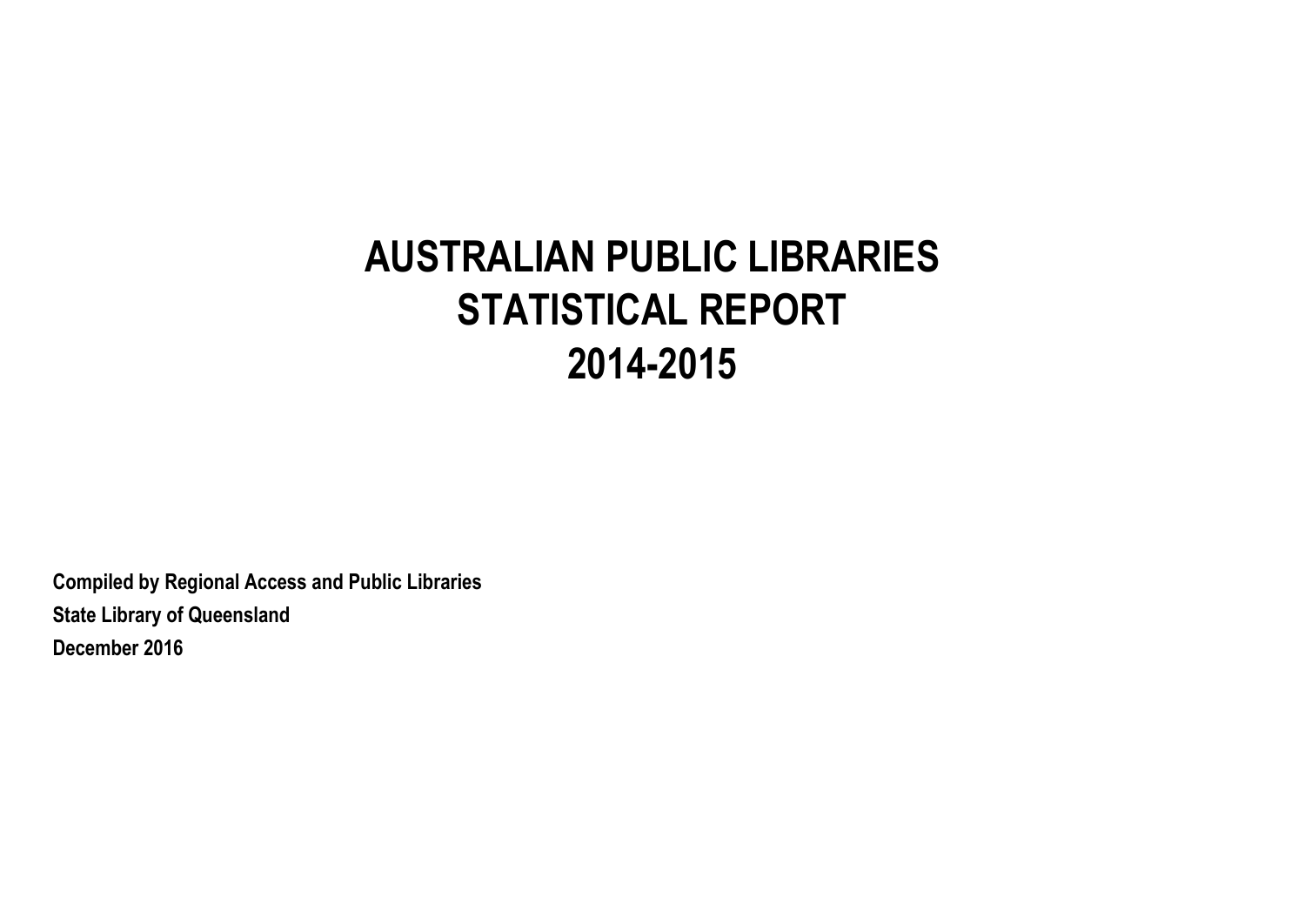# **Foreword**

The National Library and the State and Territory libraries throughout Australia are represented by the peak body, National & State Libraries Australasia (NSLA). NSLA members also represent the interests of the public library networks within their States and Territories. The public library network, represented by 1,631 public library service points and outlets across Australia, provides information, collections and services to meet the information needs of the general public including those of diverse user groups. While the ongoing demands for print and audio media continue to be met, the public library network is assisting to break down the digital divide through increasing the scope and availability of digital materials, equipment and associated training.

The Australian Public Libraries Statistical Report is an annual NSLA project that identifies and measures the usage and activities of Australia's public library services. The survey highlights the range of services provided by public libraries across the National, State and Territory libraries.

December 2016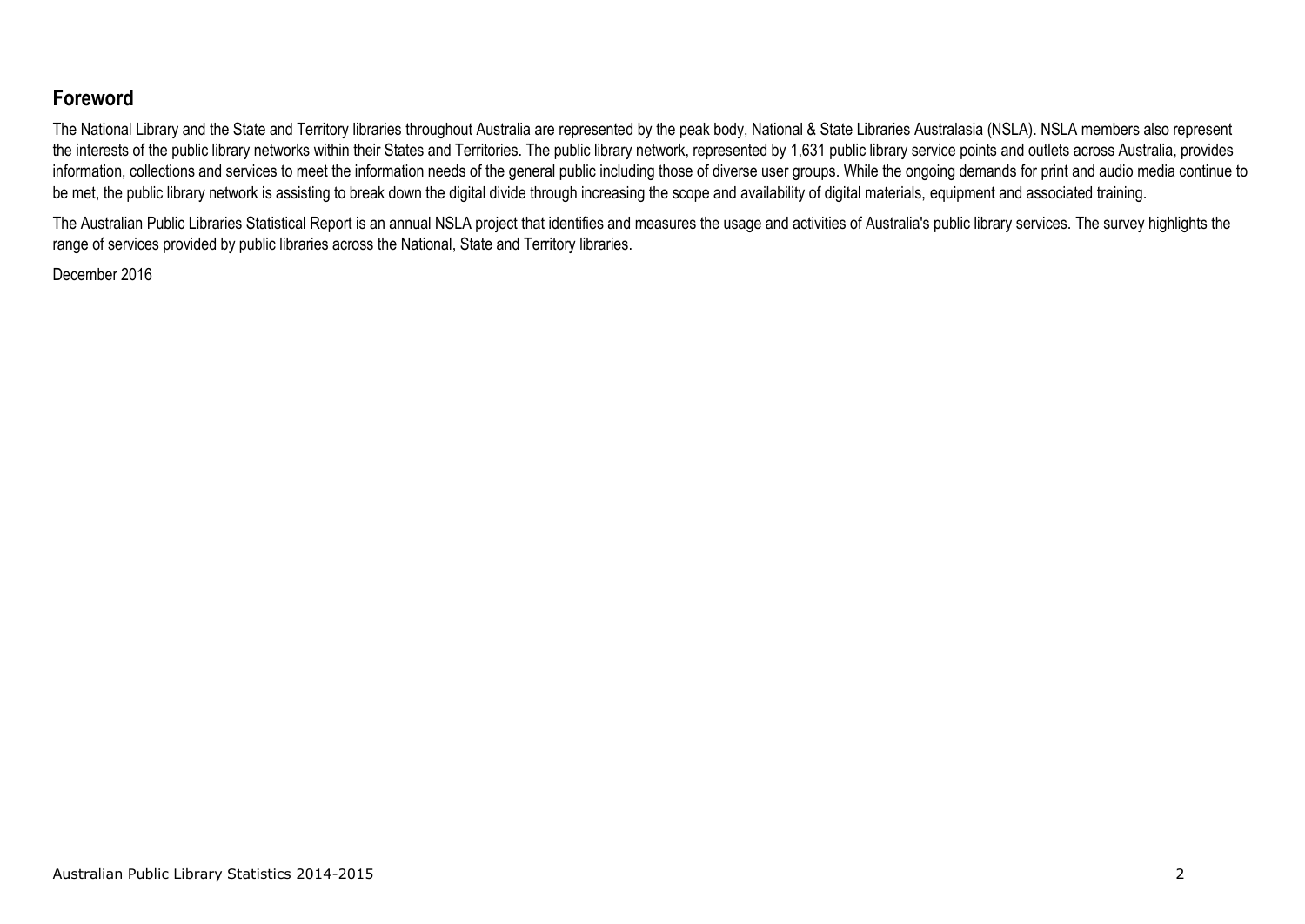# **Contents**

| <b>SELECTED NATIONAL STATISTICS 2014-2015</b><br>÷ |   |
|----------------------------------------------------|---|
| TABLE 1 - EXPENDITURE                              | 5 |
| TABLE 2 - SERVICE POINTS                           |   |
| TABLE 3 - SERVICES                                 | 5 |
| TABLE 4 - CUSTOMERS                                | 5 |
| TABLE 5 - COLLECTIONS & RESOURCES                  | 6 |
| TABLE 6 - STAFF                                    | 6 |
|                                                    |   |

| $\overline{2}$ | <b>COMPARATIVE DATA</b>                       |    |
|----------------|-----------------------------------------------|----|
| 2.1            | <b>ITEMS LENT</b>                             |    |
| 2.2            | <b>EXPENDITURE ON PUBLIC LIBRARY SERVICES</b> | 11 |
| 2.3            | <b>EXPENDITURE ON LIBRARY MATERIALS</b>       | 14 |
| 2.4            | <b>PUBLIC ACCESS INTERNET DEVICES</b>         | 16 |
| 2.5            | LIBRARY PROGRAMS                              | 19 |

| $\overline{3}$ | PUBLIC LIBRARIES SERVICES IN AUSTRALIA | 20        |
|----------------|----------------------------------------|-----------|
| $\overline{4}$ | <b>DATA SOURCES</b>                    | 25        |
| $\overline{5}$ | 2014-2015 DATA & INDICATORS            | 26        |
| 5.1            | <b>INCOME</b>                          | 28        |
| 5.2            | <b>EXPENDITURE</b>                     | $27 - 28$ |
| 5.3            | <b>HUMAN RESOURCES</b>                 | 28        |
| 5.4            | <b>COLLECTIONS</b>                     | 28-29     |
| 5.5            | <b>USAGE</b>                           | 29-30     |
| 5.6            | <b>OPERATIONS</b>                      | 30        |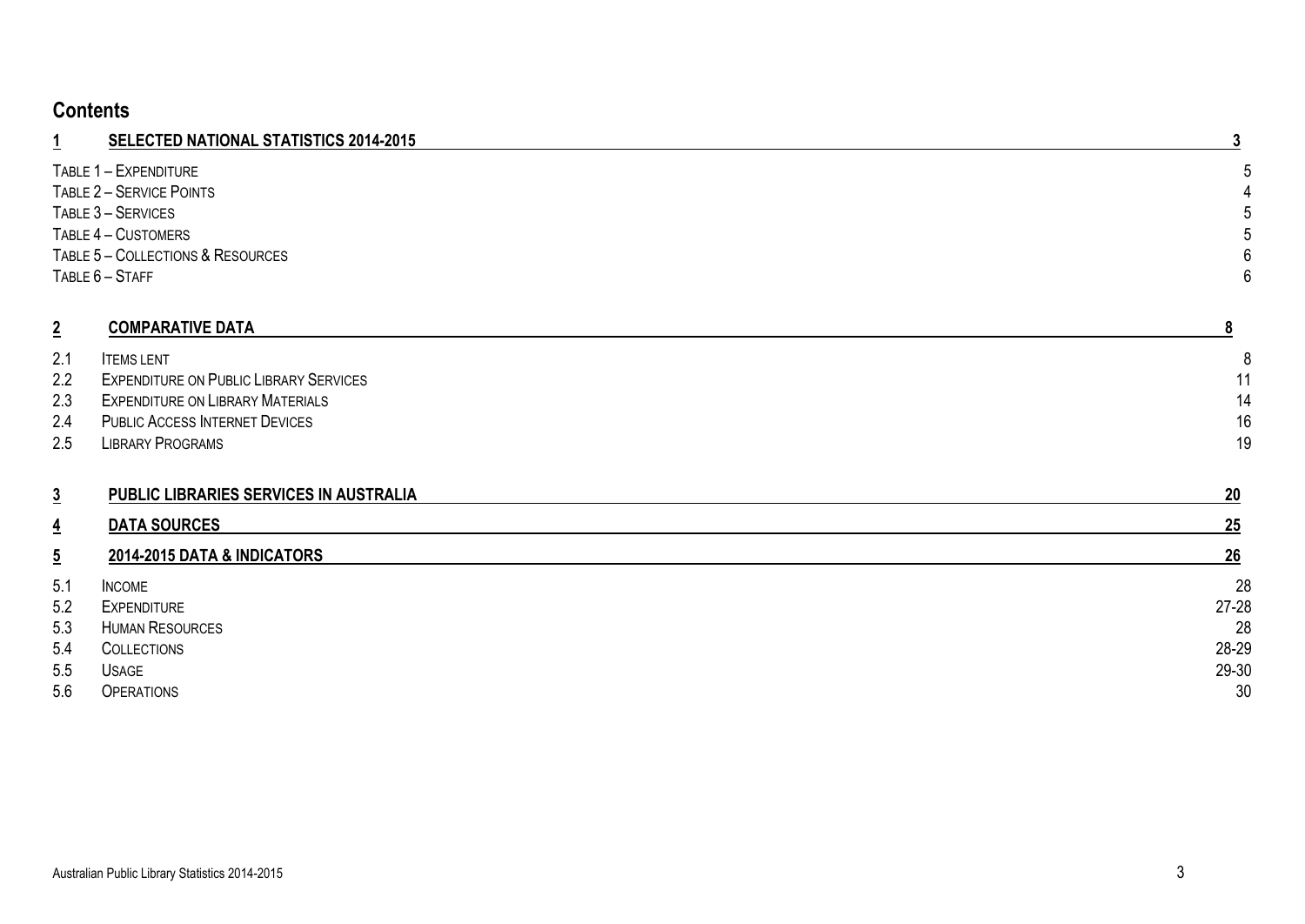# **Selected National Statistics 2014-2015**

Australia's public libraries provide quality information services that support lifelong learning to the Australian community, significantly impacting on the cultural and information industry.

- 1,631 public library service points and outlets with 1,392 branches, 77 mobiles and 162 other outlets.
- Over 166.7 million items were lent to 8.2 million members of Australia's public libraries.
- Over 114 million customer visits annually, or more than 9.5 million per month.
- Over 38 million items (1.6 items per person) were made available for the use of the community and over \$130 million was spent on ensuring that these collections remain up to date and relevant.
- Total expenditure on public libraries has increased from \$954 million in 2010-2011 to over \$1.14 billion in 2014-2015, representing a 19.6% increase. Expressed on a per capita basis, funding for public libraries has increased by 13.8% over the same period to \$48.00.
- Library programs totalled over 194,000 with attendance of over 5.8 million.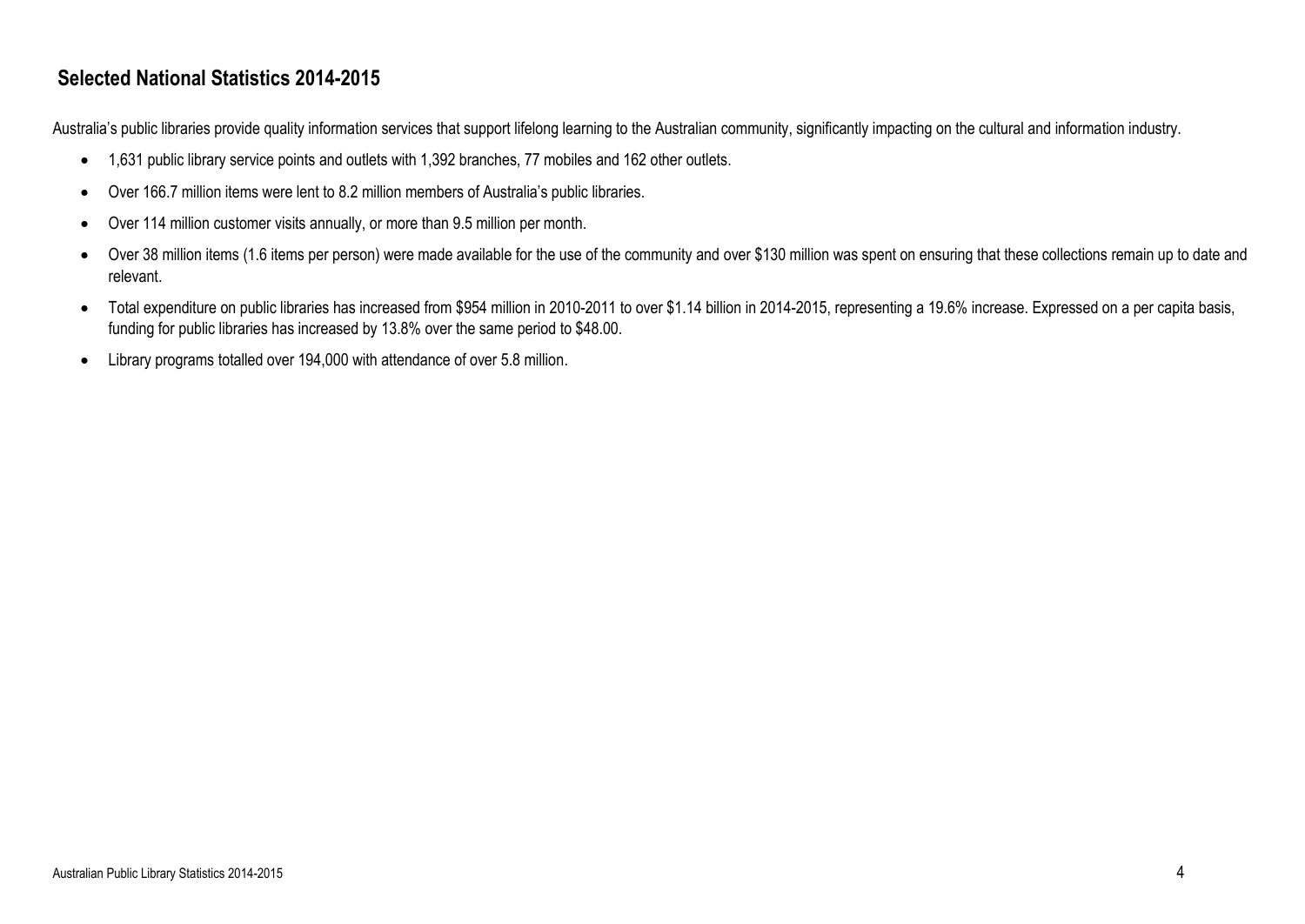#### **Table 1 – Expenditure (including the purchase of library materials)**

|                                              | 2010-11   | $ 2011 - 12 $ | 2012-13     | 2013-14     | $ 2014 - 15$ |
|----------------------------------------------|-----------|---------------|-------------|-------------|--------------|
| Total Expenditure on Public Library Services | \$954.36m | S1.010.40m    | \$1,027.77m | \$1,047.62m | \$1,141.29m  |
| Total Public Library expenditure per capita  | \$42.19   | \$44.55       | \$44.44     | \$44.66     | \$48.00      |

#### **Table 2 – Service Points**

|                                                            | 2010-11 | 2011-12 | $ 2012 - 13 $ | 2013-14 | 2014-15 |
|------------------------------------------------------------|---------|---------|---------------|---------|---------|
| Number of library branches                                 | 1,417   | 1,429   | 1,439         | 1,455   | 1,392   |
| Number of mobile library outlets                           | 74      | 76      | 76            | 75      | 77      |
| Number of other library outlets (kiosks, vending machines, |         |         |               |         |         |
| $depots)^1$                                                | 137     | 122     | 74            | 98      | 162     |
| Total number of library outlets                            | 1,491   | ,505    | 1,515         | 1,530   | 1,631   |
| Population served per service point                        | 15,170  | 15,070  | 15,266        | 15,351  | 16,186  |
| Service Points per 100,000 persons                         | 6.6     | 6.6     | 6.6           | 6.5     | 6.2     |

#### **Table 3 – Services**

l

|                                             | 2010-11     | 2011-12     | $ 2012 - 13 $ | $ 2013 - 14$ | $ 2014 - 15 $ |
|---------------------------------------------|-------------|-------------|---------------|--------------|---------------|
| <b>Total loans</b>                          | 182,757,656 | 180,794,120 | 173,715,308   | 171,565,859  | 166,784,561   |
| Loans per capita                            | ΙO.         | / .৬        | ن.            | ن. ا         | 17.0          |
| Internet capable devices per 10,000 persons | 4.4         | l4.3        | 14.4          | ′4.೪         | 5.5           |

<sup>&</sup>lt;sup>1</sup> Beginning with the 2014-15 collection period this new data element includes automated vending machines, self-service kiosks (in separate locations from library branches), deposit / unstaffed depots and any other outlet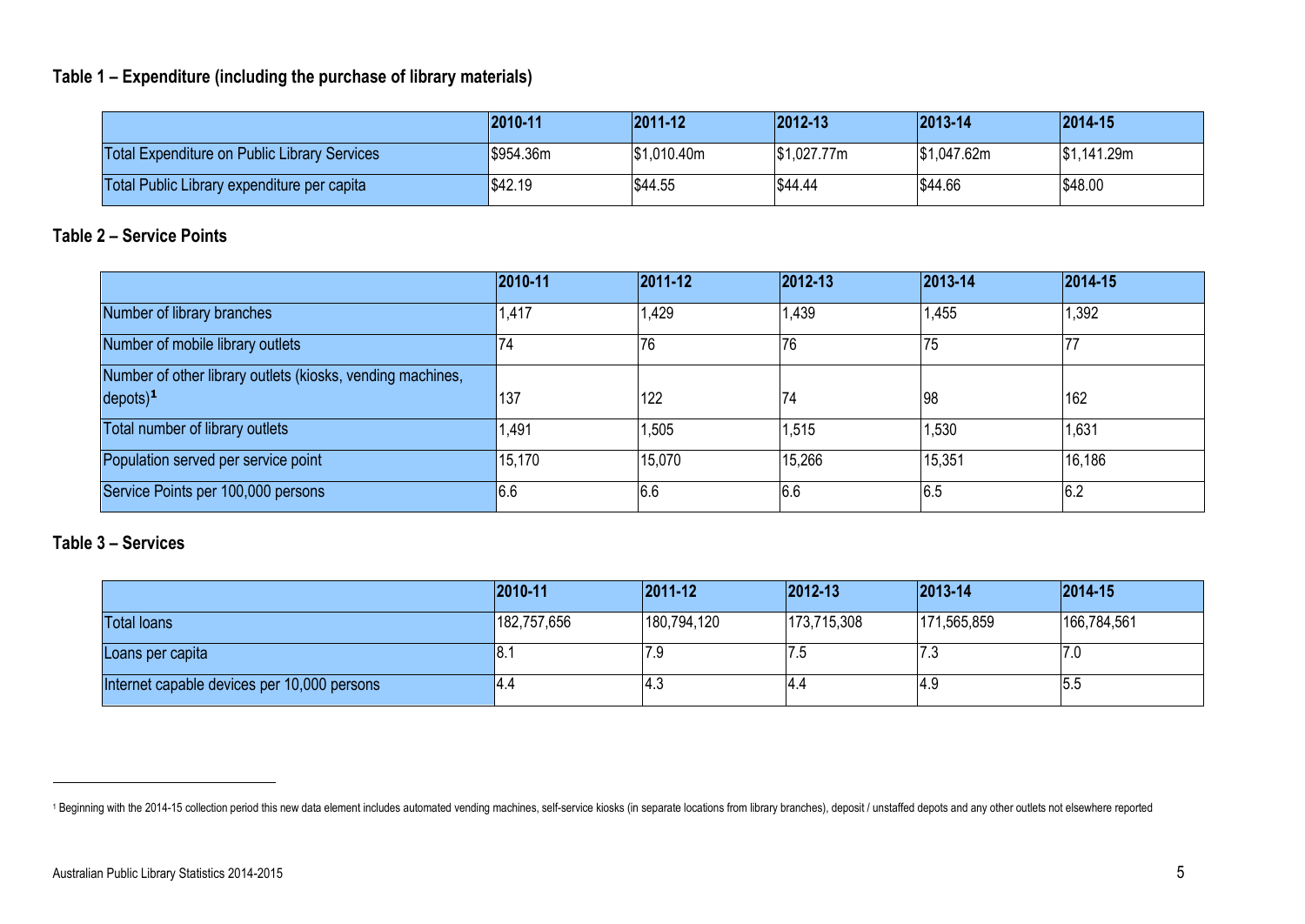#### **Table 4 – Customers**

|                                                          | 2010-11     | 2011-12           | 2012-13     | $ 2013 - 14 $ | $ 2014 - 15 $ |
|----------------------------------------------------------|-------------|-------------------|-------------|---------------|---------------|
| <b>Customers</b>                                         | 111,627,234 | 110,255,820       | 112,607,914 | 112,618,271   | 114,087,144   |
| Customers per month                                      | 9,302,278   | 9,187,985         | 9,383,993   | 9,384,856     | 9,507,262     |
| Customer visits per capita                               | I4.9        | $\overline{14.9}$ | 4.9         | 4.8           | 4.8           |
| Registered Library Members <sup>2</sup>                  | 10,191,256  | 9,999,492         | 10,130,710  | 8,631,003     | 8,234,767     |
| Members as a percentage of total population <sup>3</sup> | 45%         | 44%               | 44%         | 37%           | 35%           |
| Percentage Adult Members                                 | 84%         | 83%               | 84%         | 84%           | 87%           |
| Percentage Junior Members                                | 16%         | 17%               | 16%         | 16%           | 13%           |

#### **Table 5 – Collections & Resources**

|                                                               | 2010-11    | 2011-12    | $ 2012 - 13 $ | 2013-14    | $ 2014 - 15 $ |
|---------------------------------------------------------------|------------|------------|---------------|------------|---------------|
| Total number of library materials <sup>4</sup>                | 40,356,135 | 40,424,309 | 39,903,956    | 39,402,782 | 38,181,376    |
| Total number of Public Access Internet terminals <sup>5</sup> | 10,017     | 9,974      | 10,255        | 11,519     | 13,576        |
| Library materials per capita                                  | . .8       | . 8        |               |            | 1.6           |
| Total library materials expenditure                           | \$118,68m  | \$123.85m  | \$128.41m     | \$128,82m  | \$129.73m     |
| Library materials expenditure per capita                      | \$5.25     | \$5.46     | \$5.55        | \$5.48     | \$5.46        |
| Average percentage of resources purchased in last 5 years     | 54%        | 55%        | 58%           | 60%        | 63%           |

 $\overline{\phantom{a}}$ 

<sup>2</sup> From 2013-14 Victoria is reporting members that were active within the last 12 months only.

<sup>&</sup>lt;sup>3</sup> Excluding Victoria, the remaining national percentage declined slightly to 40%.

<sup>4</sup> Figures differ from previously published totals due to a revision of Tasmania's 2011-12 data.

<sup>5</sup> Victoria changed definition in 2013-14 to include all public access devices (tablets, iPads, etc.). Tasmania includes devices located within separate LINC centres.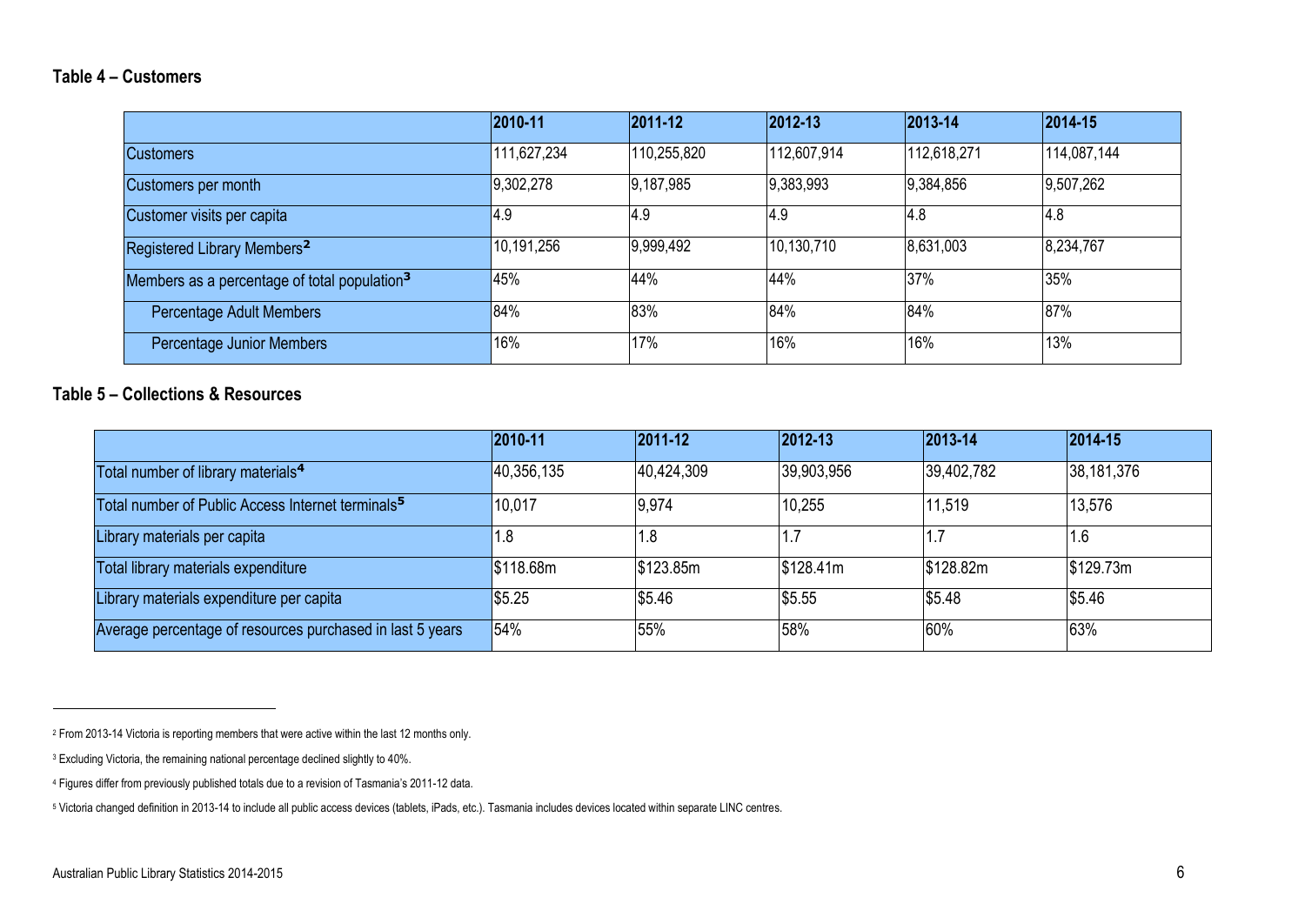#### **Table 6 – Staff<sup>6</sup>**

|                                             | 2010-11 | $ 2011 - 12 $ | 2012-13 | 2013-14 | 2014-15 |
|---------------------------------------------|---------|---------------|---------|---------|---------|
| Total Staff (full time equivalent)          | 7,512   | 7,567         | 7,458   | 7,552   | 7,617   |
| Population served per staff member          | 2,943   | 2,929         | 3,032   | 3,042   | 3,122   |
| Staff members (FTE) per 10,000 persons.     | 3.4     | 13.4          | 3.3     | 3.3     | 3.2     |
| Loans per full-time equivalent staff member | 23,649  | 23,263        | 22,690  | 22,118  | 21,897  |

 $\overline{\phantom{a}}$ 

<sup>&</sup>lt;sup>6</sup> Tasmania has been unable to supply staff numbers during the entire period. Affected staffing measures exclude Tasmania's population component.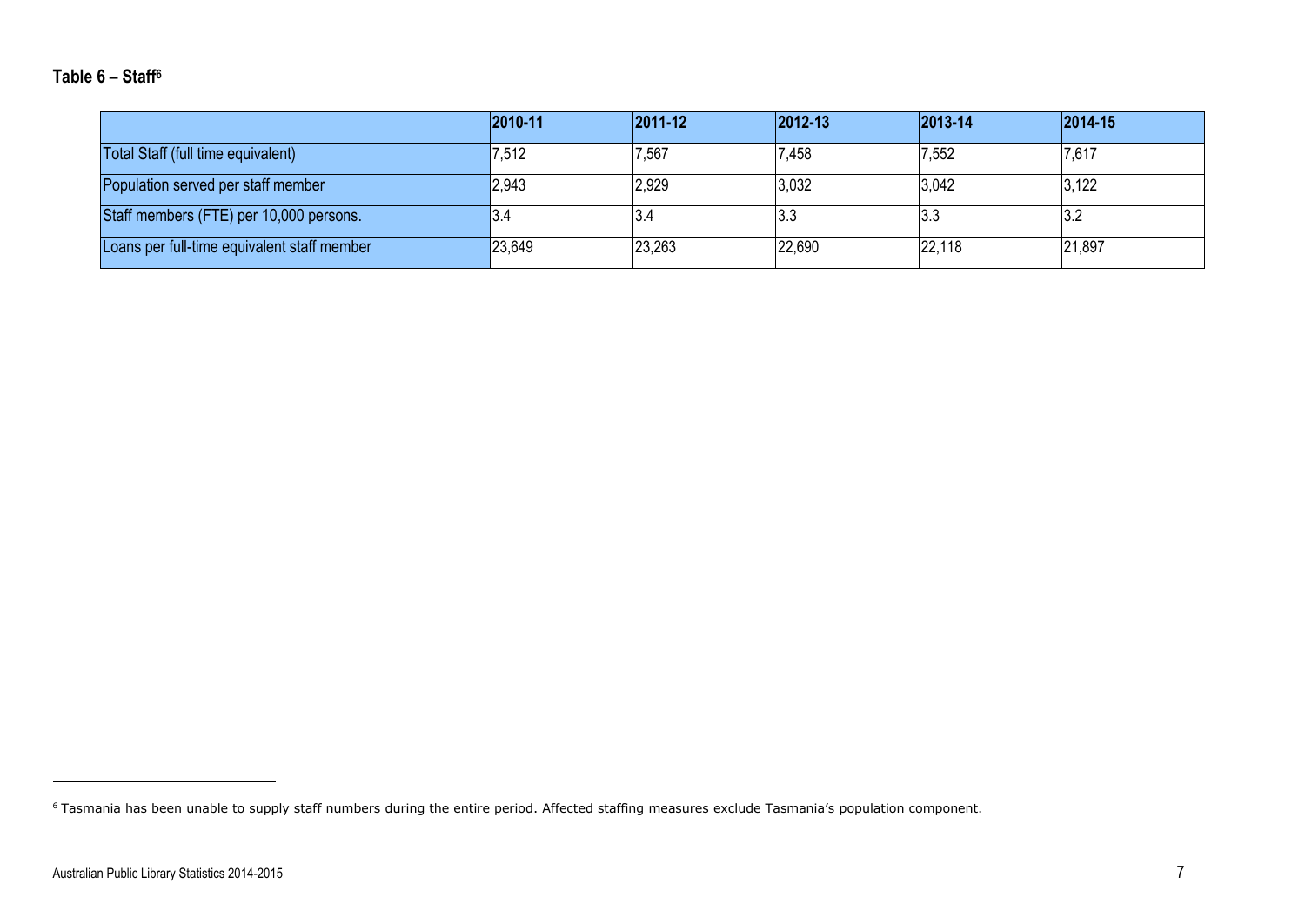# **Comparative Data**

#### **Items lent**

Overall, lending from public libraries decreased over the past five years (-8.7%), with a -2.8% decrease from the previous year. Over the five year period increases were reported by the Australian Capital Territory (+10.7%) and the Northern Territory (+3.5).

### **Table 7 – Total items lent**

|                              | <b>ACT</b> | <b>NSW</b> | <b>NT</b> | <b>QLD</b> | <b>SA</b>  | <b>TAS</b> | <b>VIC</b> | <b>WA</b>  | <b>Australia</b> |
|------------------------------|------------|------------|-----------|------------|------------|------------|------------|------------|------------------|
| 2010-11                      | 2,765,201  | 48,911,125 | 960,676   | 40,511,975 | 17,565,868 | 5,015,518  | 50,279,939 | 16,656,354 | 182,666,656      |
| 2011-12                      | 3,090,717  | 47,720,855 | 1,014,087 | 39,629,608 | 16,850,921 | 4,755,821  | 51,336,800 | 16,395,311 | 180,853.246      |
| 2012-13                      | 3,173,342  | 46,328,680 | 1,011,471 | 37,808,192 | 16,466,085 | 4,494,194  | 48,927,877 | 15,505,467 | 173,715,308      |
| 2013-14                      | 3,052,368  | 45,420,892 | ,042,517  | 37,209,851 | 16,048,792 | 4,366,611  | 48,341,500 | 16,083,328 | 171,405,722      |
| 2014-15                      | 3,061,633  | 43,676,357 | 994,303   | 36,415,025 | 15,273,273 | 4,181,141  | 46,998,912 | 16,183,917 | 166,784,561      |
| Change over 5 year<br>period | 10.7%      | $-10.7%$   | 3.5%      | $-10.1%$   | $-13.1%$   | $-16.6%$   | $-6.5%$    | $-2.8%$    | $-8.7%$          |
| Change to previous<br>year   | 0.3%       | $-3.8%$    | $-4.6%$   | $-2.1%$    | $-4.8%$    | $-4.2%$    | $-2.8%$    | 0.6%       | $-2.8%$          |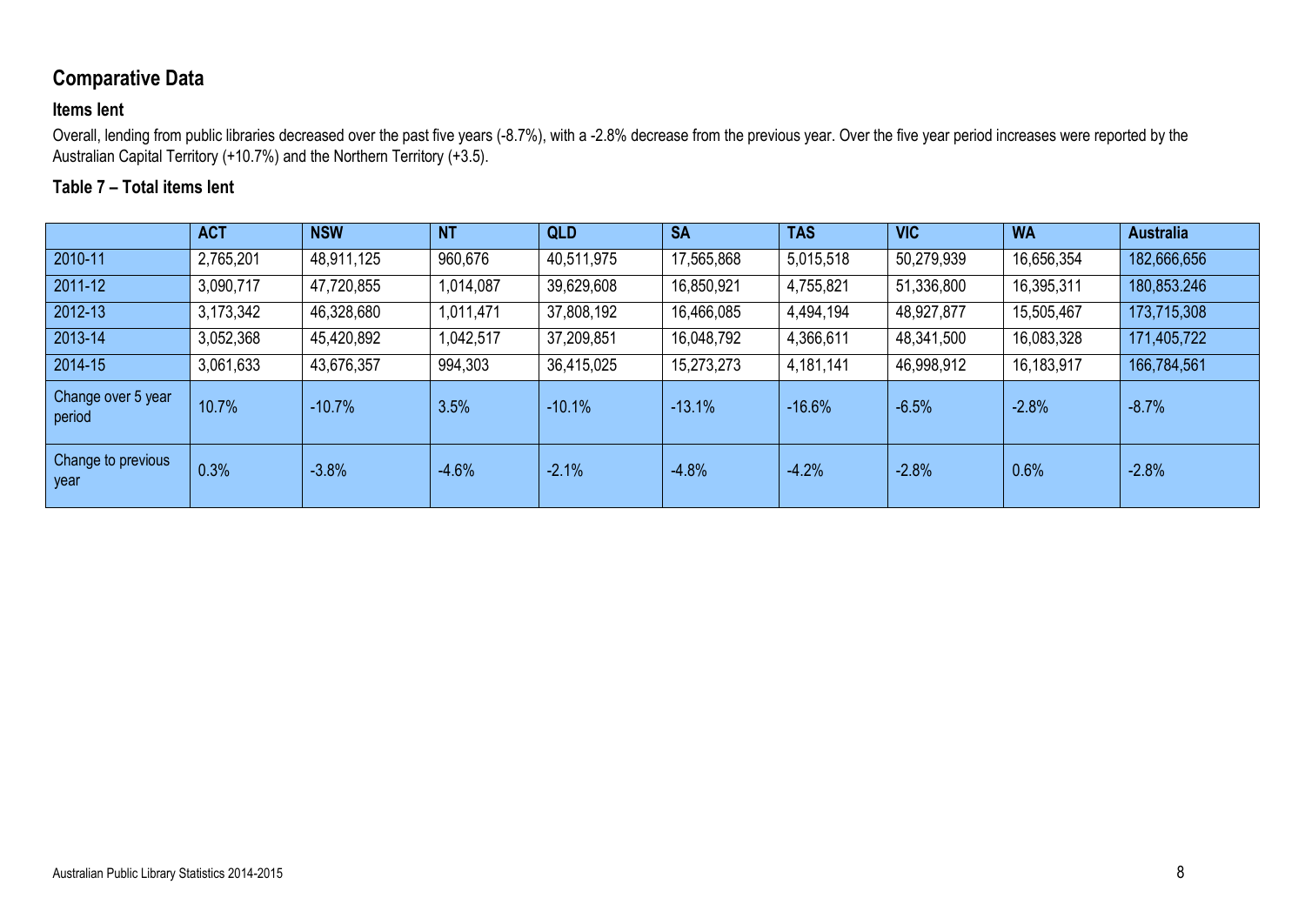#### **Table 8 – Items lent per capita**

Nationally, over the past five years loans per capita has declined (-13.1%), with the Australian Capital Territory reporting the only increase (+3.5%).

|                              | <b>ACT</b> | <b>NSW</b> | <b>NT</b> | <b>QLD</b> | <b>SA</b> | <b>TAS</b> | <b>VIC</b> | <b>WA</b> | <b>Australia</b> |
|------------------------------|------------|------------|-----------|------------|-----------|------------|------------|-----------|------------------|
| 2010-11                      | 7.57       | 6.70       | 4.17      | 8.84       | 10.60     | 9.82       | 8.94       | 7.10      | 8.08             |
| 2011-12                      | 8.25       | 6.55       | 4.32      | 8.69       | 10.18     | 9.29       | 9.13       | 6.75      | 7.97             |
| 2012-13                      | 8.28       | 6.25       | 4.22      | 8.12       | 9.86      | 8.76       | 8.53       | 6.16      | 7.51             |
| 2013-14                      | 7.91       | 6.04       | 4.25      | 7.88       | 9.52      | 8.48       | 8.28       | 6.25      | 7.30             |
| 2014-15                      | 7.83       | 5.73       | 4.07      | 7.62       | 8.99      | 8.09       | 7.91       | 6.25      | 7.01             |
| Change over 5 year<br>period | 3.5%       | $-14.4%$   | $-2.6%$   | $-13.8%$   | $-15.2%$  | $-17.6%$   | $-11.5%$   | $-12.0%$  | $-13.1%$         |
| Change to previous year      | $-0.9%$    | $-5.1%$    | $-4.4%$   | $-3.3%$    | $-5.6%$   | $-4.6%$    | $-4.4%$    | $-0.1%$   | $-4.0%$          |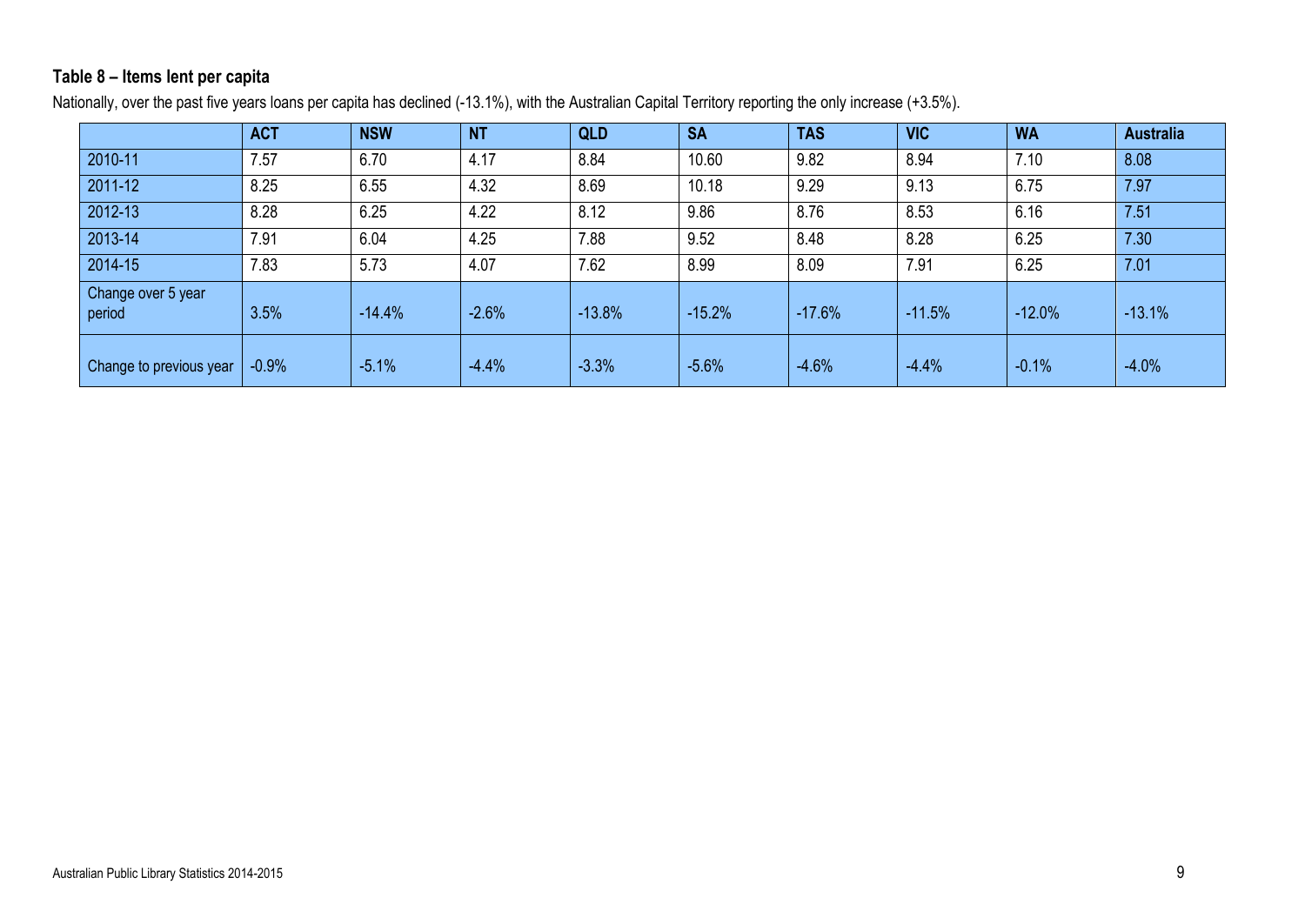

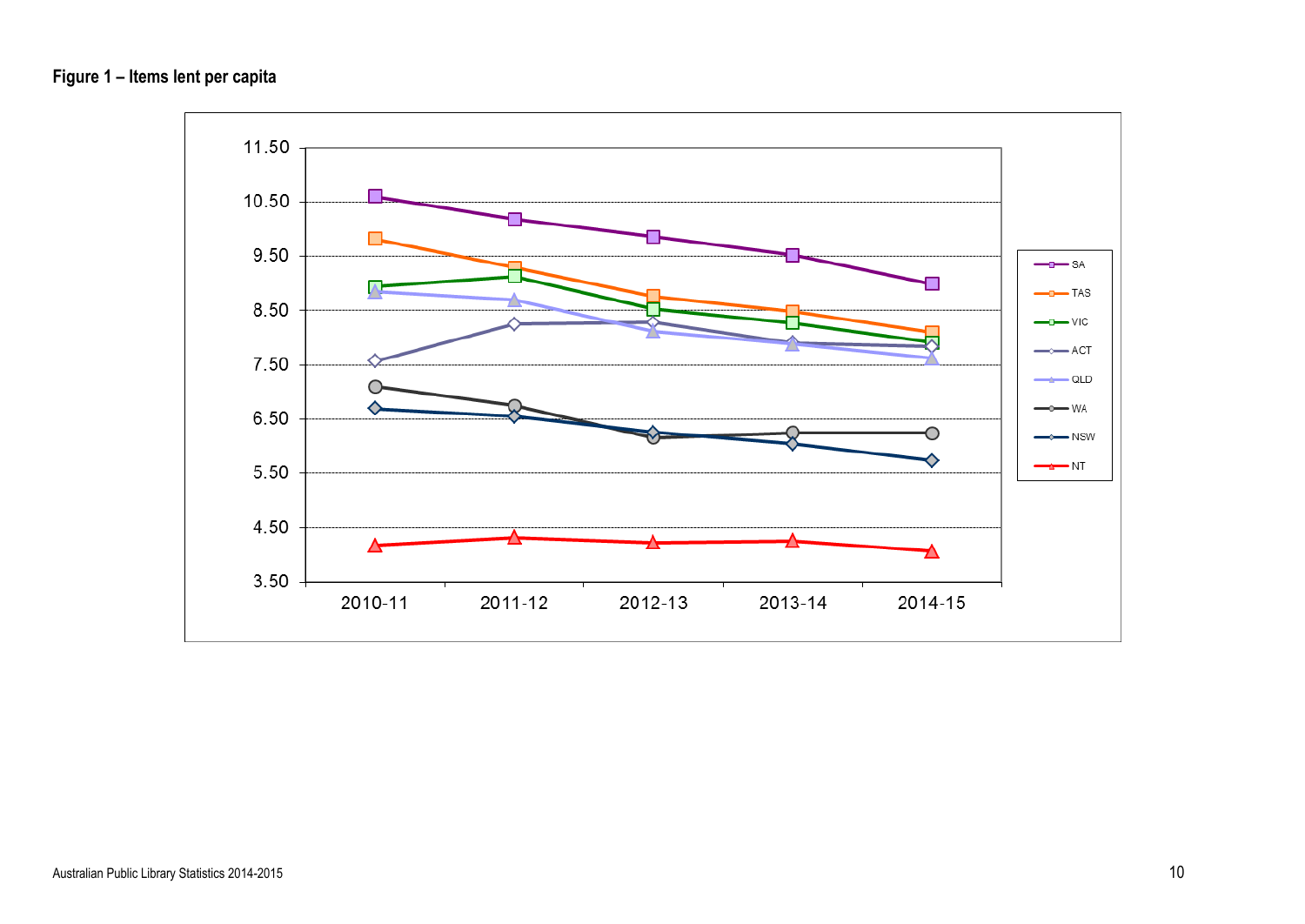#### **Expenditure on Public Library Services**

Total expenditure on public libraries has grown significantly over the past five years, with an overall increase of 19.6% bringing the Australian total to over \$1.14 billion.

**Table 9 – Expenditure on Public Library Services (including the purchase of library materials)**

|                              | <b>ACT</b> | <b>NSW</b> | <b>NT</b> | <b>QLD</b> | <b>SA</b> | <b>TAS</b> | <b>VIC</b> | <b>WA</b> | <b>Australia</b> |
|------------------------------|------------|------------|-----------|------------|-----------|------------|------------|-----------|------------------|
| 2010-11                      | \$13.02m   | \$318.15m  | \$9.13m   | \$189.59m  | \$93.24m  | \$20.14m   | \$208.87m  | \$102.22m | \$954.36m        |
| $ 2011-12 $                  | \$13.47m   | \$332.14m  | \$10.56m  | \$201.06m  | \$114.35m | \$22.76m   | \$208.86m  | \$107.20m | \$1,010.40m      |
| 2012-13                      | \$14.02m   | \$339.54m  | \$10.34m  | \$199.76m  | \$114.70m | \$23.14m   | \$214.41m  | \$111.86m | \$1,027.77m      |
| 2013-14                      | \$13.19m   | \$348.38m  | \$12.45m  | \$210.30m  | \$100.16m | \$24.29m   | \$218.13m  | \$122.05m | \$1,047.62m      |
| 2014-15                      | \$13.60m   | \$363.13m  | \$10.67m  | \$228.73m  | \$102.99m | \$27.44m   | \$253.59m  | \$141.16m | \$1,141.29m      |
| Change over 5 year<br>period | 4.4%       | 14.1%      | 16.8%     | 20.6%      | 10.5%     | 36.2%      | 21.4%      | 38.1%     | 19.6%            |
| Change to previous year      | 3.0%       | 4.2%       | $-14.3%$  | 8.8%       | 2.8%      | 13.0%      | 16.3%      | 15.7%     | 8.8%             |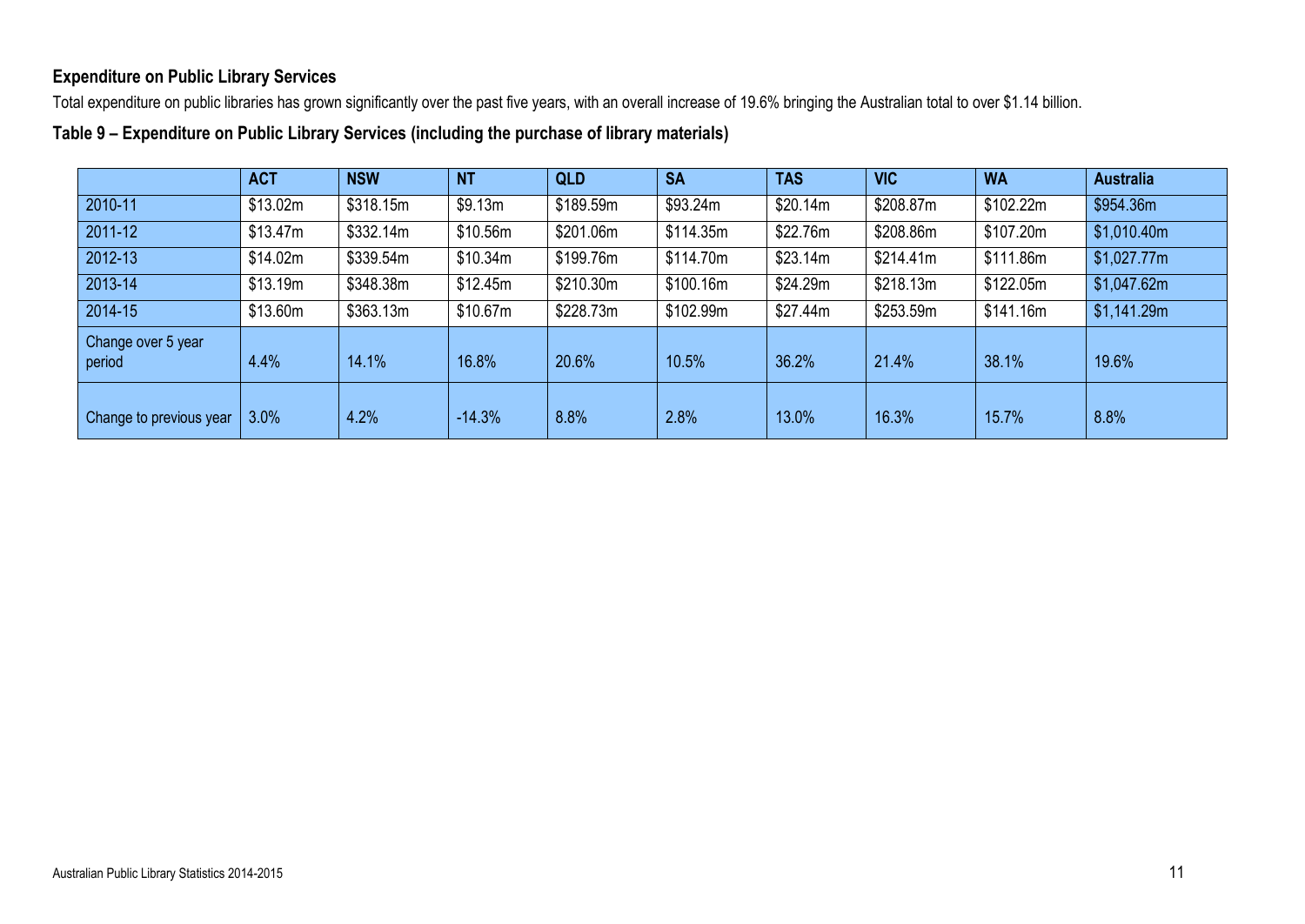Total expenditure per capita across Australia has grown by 13.8% to \$48.00. South Australia reported the highest expenditure per capita of \$60.63, while the lowest figure of \$34.79 was reported in the Australian Capital Territory.

|                              | <b>ACT</b> | <b>NSW</b> | <b>NT</b> | <b>QLD</b> | <b>SA</b> | <b>TAS</b> | <b>VIC</b> | <b>WA</b> | <b>Australia</b> |
|------------------------------|------------|------------|-----------|------------|-----------|------------|------------|-----------|------------------|
| 2010-11                      | \$35.64    | \$43.56    | \$39.67   | \$41.39    | \$56.27   | \$39.45    | \$37.14    | \$43.57   | \$42.19          |
| 2011-12                      | \$35.94    | \$45.56    | \$44.97   | \$44.09    | \$69.10   | \$44.45    | \$37.14    | \$44.11   | \$44.55          |
| 2012-13                      | \$36.58    | \$45.84    | \$43.16   | \$42.88    | \$68.65   | \$45.10    | \$37.37    | \$44.44   | \$44.44          |
| 2013-14                      | \$34.18    | \$46.34    | \$50.79   | \$44.53    | \$59.42   | \$47.19    | \$37.34    | \$47.43   | \$44.66          |
| 2014-15                      | \$34.79    | \$47.67    | \$43.60   | \$47.86    | \$60.63   | \$53.12    | \$42.71    | \$54.47   | \$48.00          |
| Change over 5 year<br>period | $-2.4%$    | 9.4%       | 9.9%      | 15.6%      | 7.8%      | 34.7%      | 15.0%      | 25.0%     | 13.8%            |
| Change to previous<br>year   | 1.8%       | 2.9%       | $-14.1%$  | 7.5%       | 2.0%      | 12.6%      | 14.4%      | 14.8%     | 7.5%             |

**Table 10 – Total Expenditure per capita (including the purchase of library materials)**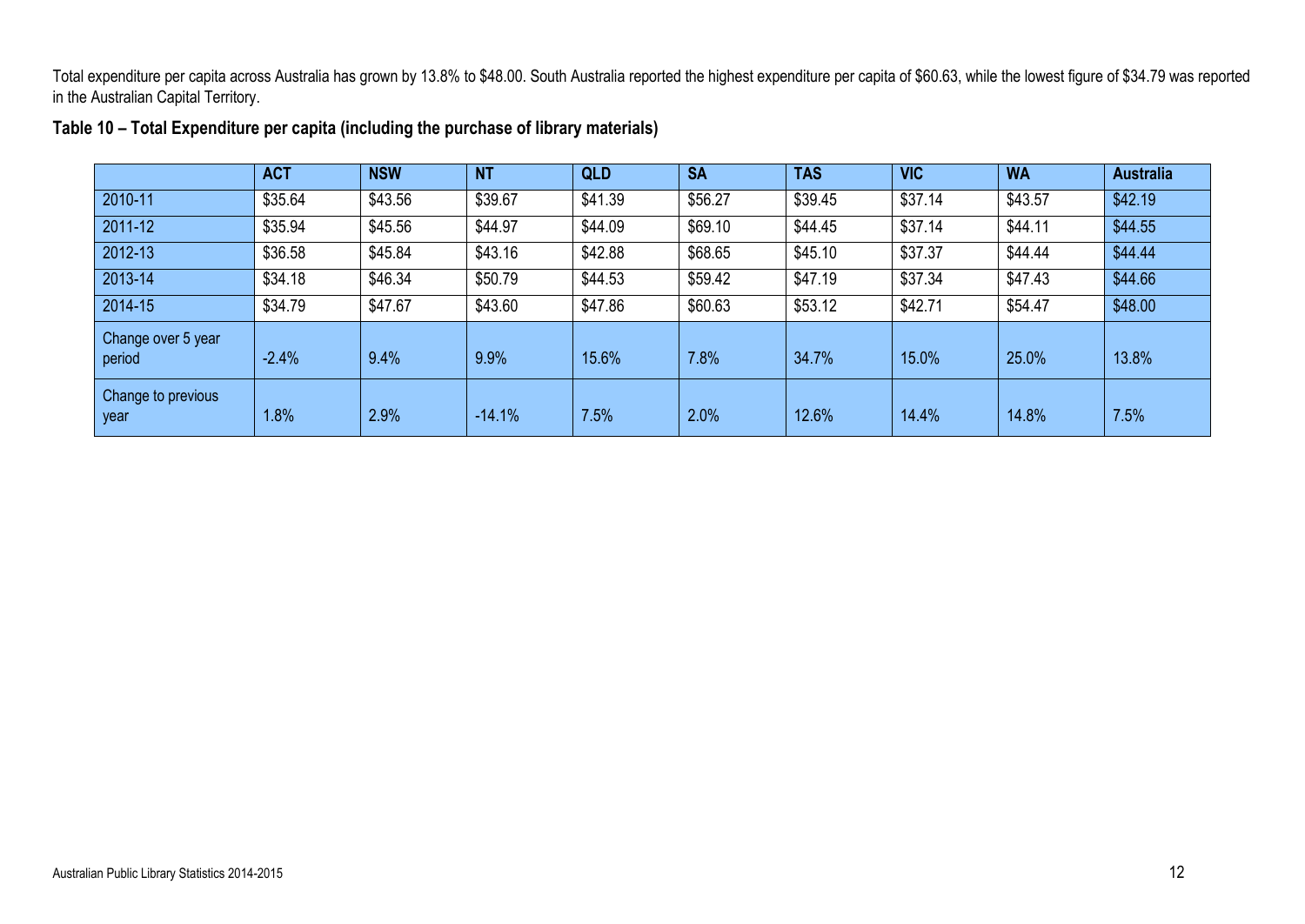

**Figure 2 – Expenditure on Public Library Services per capita (including the purchase of library materials)**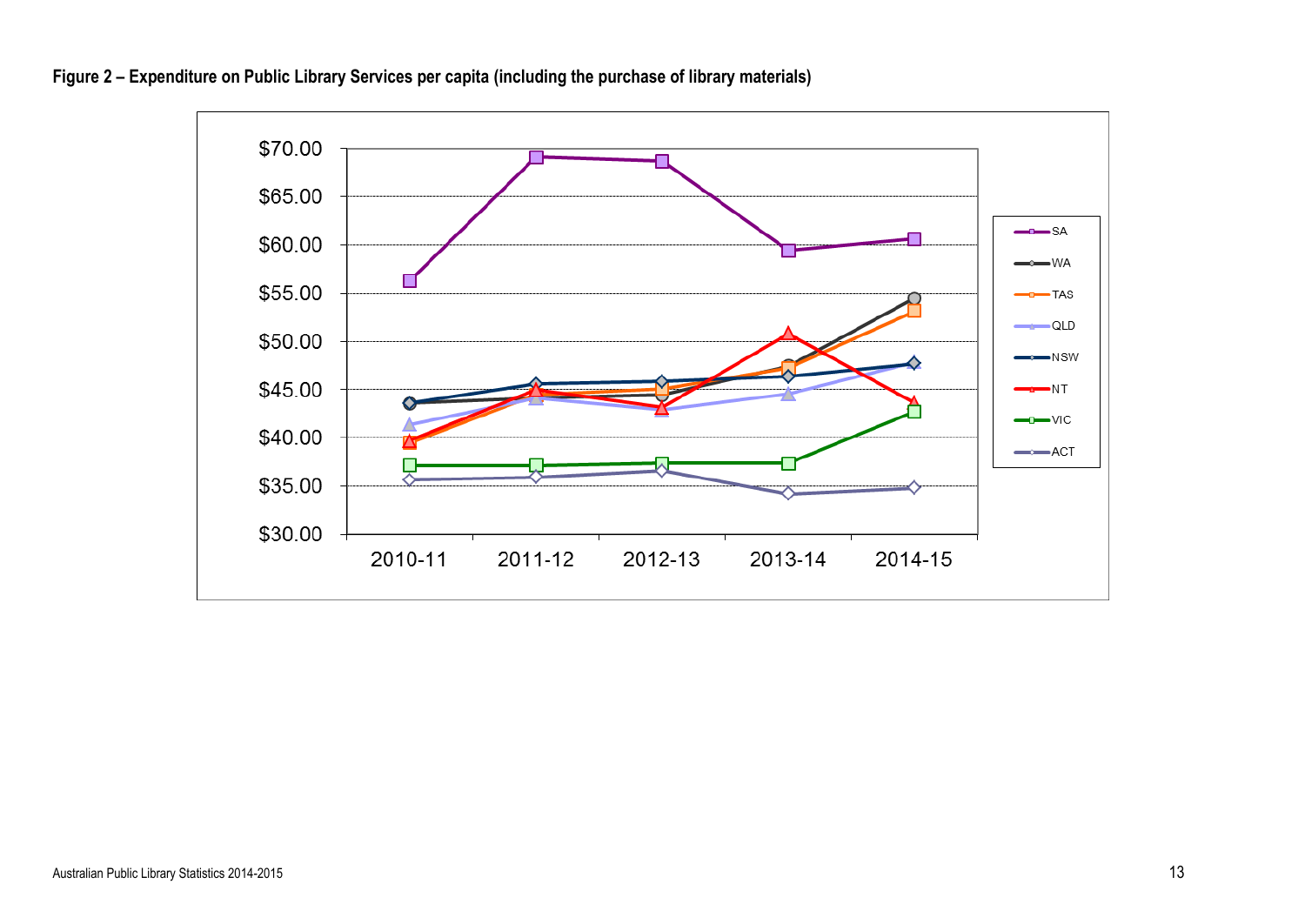#### **Expenditure on Library Materials**

Expenditure on library materials has grown by +9.6% during the five year period from 2010-11 to 2014-15, with Western Australia (+37.5%), the Northern Territory (+30.1%) and South Australia (+14.3%) reporting significant increases. The only decrease over the period was reported by the Australian Capital Territory (-18.4%).

#### **Table 11 – Expenditure on Library Materials**

|                              | <b>ACT</b> | <b>NSW</b> | <b>NT</b> | <b>QLD</b> | <b>SA</b> | <b>TAS</b> | <b>VIC</b> | <b>WA</b> | <b>Australia</b> |
|------------------------------|------------|------------|-----------|------------|-----------|------------|------------|-----------|------------------|
| 2010-11                      | \$2.42m    | \$31.27m   | \$0.93m   | \$30.20m   | \$9.25m   | \$2.34m    | \$31.09m   | \$11.18m  | \$118.68m        |
| 2011-12                      | \$2.64m    | \$32.46m   | \$1.21m   | \$30.14m   | \$9.35m   | \$2.35m    | \$34.58m   | \$11.12m  | \$123.85m        |
| 2012-13                      | \$2.48m    | \$33.09m   | \$1.17m   | \$31.24m   | \$9.52m   | \$2.35m    | \$34.96m   | \$13.61m  | \$128.41m        |
| 2013-14                      | \$1.82m    | \$32.67m   | \$1.06m   | \$31.16m   | \$9.35m   | \$2.35m    | \$34.57m   | \$15.85m  | \$128.82m        |
| 2014-15                      | \$1.97m    | \$33.12m   | \$1.21m   | \$31.57m   | \$10.57m  | \$2.39m    | \$33.87m   | \$15.37m  | \$130.08m        |
| Change over 5<br>year period | $-18.4%$   | 5.9%       | 30.1%     | 4.5%       | 14.3%     | 1.9%       | 8.9%       | 37.5%     | 9.6%             |
| Change to<br>previous year   | 8.4%       | 1.4%       | 14.1%     | 1.3%       | 13.1%     | 1.7%       | $-2.0%$    | $-3.0%$   | 1.0%             |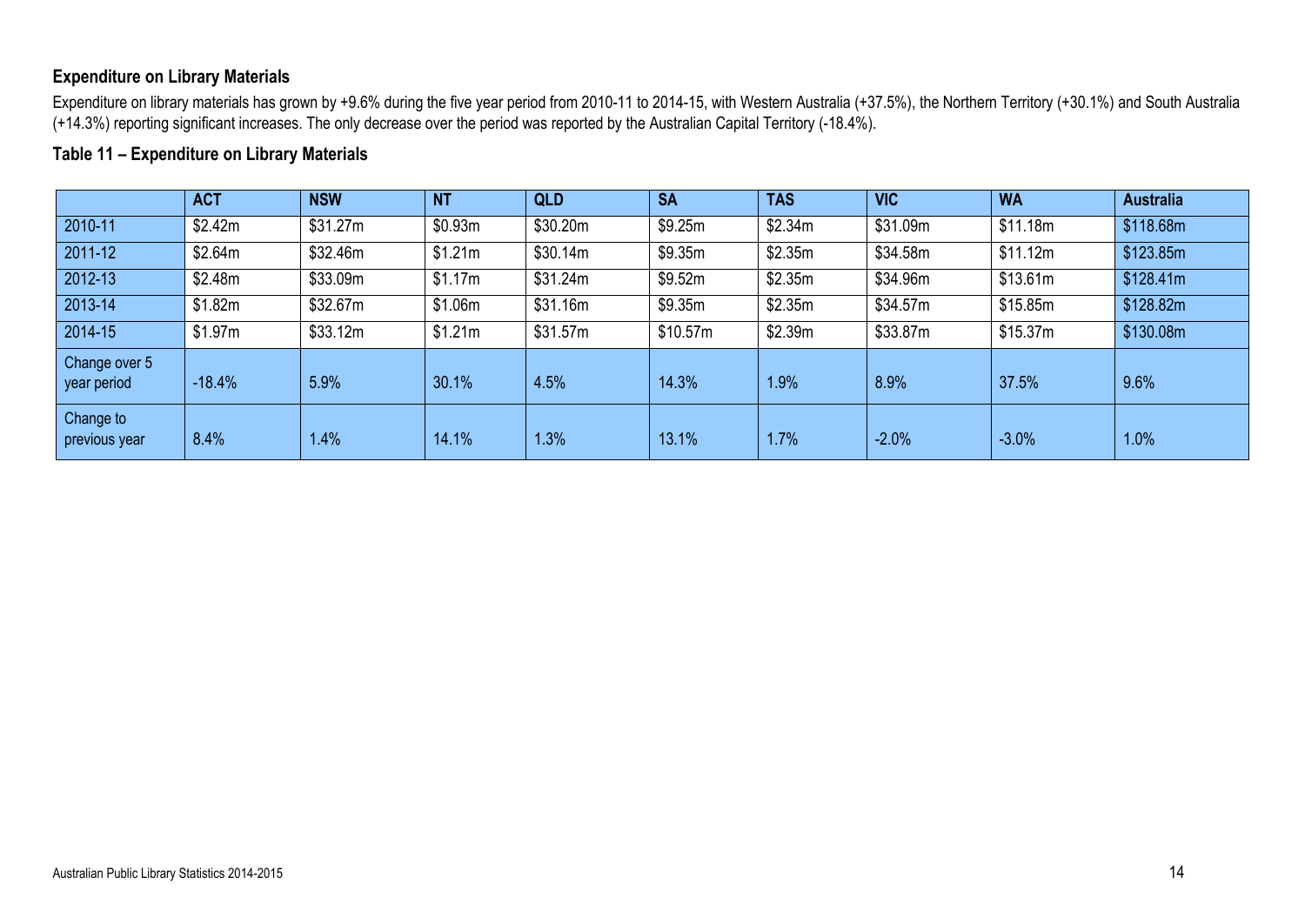Per capita expenditure on library materials increased by +4.3% over the same period, with Western Australia (+24.5%) and the Northern Territory (+22.4%) reporting significant increases.

|                              | <b>ACT</b> | <b>NSW</b> | <b>NT</b> | <b>QLD</b> | <b>SA</b> | <b>TAS</b> | <b>VIC</b> | <b>WA</b> | <b>Australia</b> |
|------------------------------|------------|------------|-----------|------------|-----------|------------|------------|-----------|------------------|
| 2010-11                      | \$6.63     | \$4.28     | \$4.03    | \$6.59     | \$5.58    | \$4.59     | \$5.53     | \$4.76    | \$5.25           |
| 2011-12                      | \$7.04     | \$4.45     | \$5.14    | \$6.61     | \$5.65    | \$4.59     | \$6.15     | \$4.58    | \$5.46           |
| 2012-13                      | \$6.46     | \$4.47     | \$4.87    | \$6.71     | \$5.70    | \$4.58     | \$6.09     | \$5.41    | \$5.55           |
| 2013-14                      | \$4.72     | \$4.35     | \$4.31    | \$6.60     | \$5.54    | \$4.56     | \$5.92     | \$6.16    | \$5.48           |
| 2014-15                      | \$5.05     | \$4.35     | \$4.93    | \$6.61     | \$6.22    | \$4.62     | \$5.70     | \$5.93    | \$5.47           |
| Change over 5 year<br>period | $-23.7%$   | 1.6%       | 22.4%     | 0.2%       | 11.5%     | 0.7%       | 3.2%       | 24.5%     | 4.3%             |
| Change to previous<br>year   | 7.1%       | 0.1%       | 14.4%     | 0.1%       | 12.3%     | 1.3%       | $-3.6%$    | $-3.7%$   | $-0.3%$          |

#### **Table 12 – Expenditure on Library materials per capita**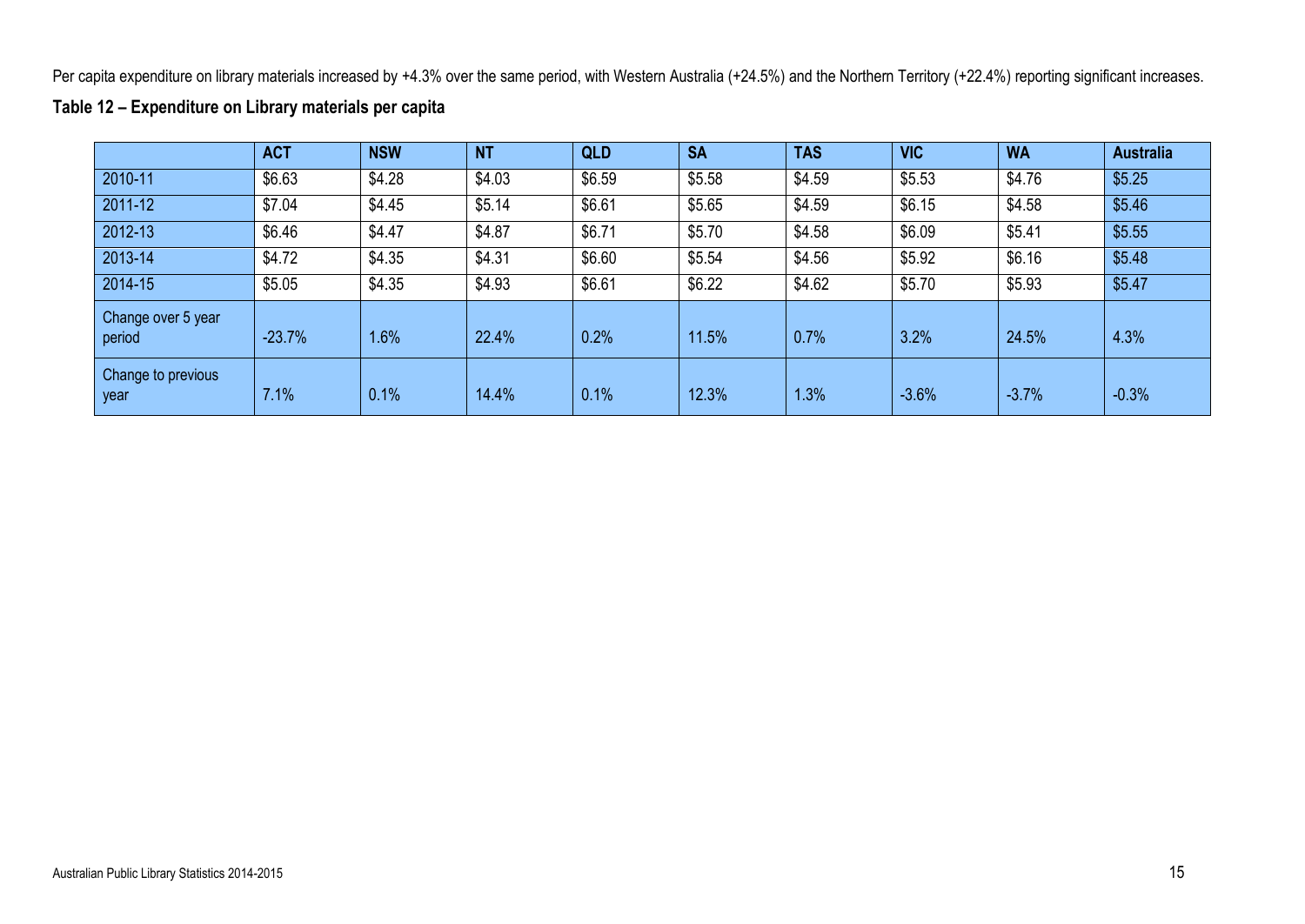

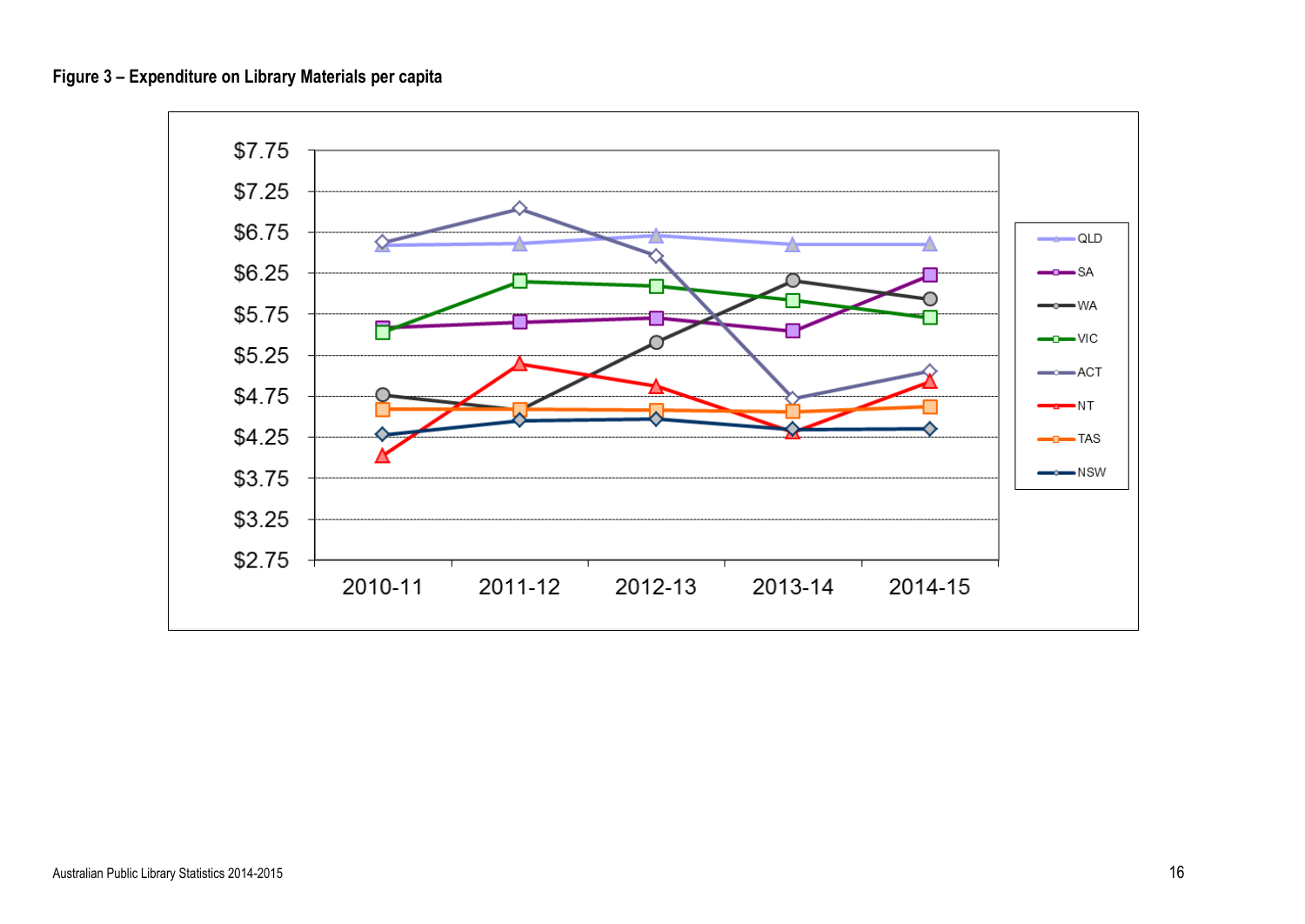#### **Public access internet devices**

The number of public access Internet devices provided nationally increased significantly over the period (+30.2%).

**Table 13 – Total public access internet devices provided by Australian Public Libraries7**

|                              | <b>ACT</b> | <b>NSW</b> | <b>NT</b> | <b>QLD</b> | <b>SA</b> | <b>TAS</b> | <b>VIC</b> | <b>WA</b> | <b>Australia</b> |
|------------------------------|------------|------------|-----------|------------|-----------|------------|------------|-----------|------------------|
| 2010-11                      | 68         | 2,872      | 114       | 2,063      | 1,346     | 688        | 2,036      | 832       | 10,019           |
| 2011-12                      | 76         | 3,027      | 89        | 2,226      | 945       | 518        | 2,218      | 875       | 9,974            |
| 2012-13                      | 91         | 3,068      | 104       | 2,323      | 935       | 542        | 2,315      | 877       | 10,255           |
| 2013-14                      | 91         | 3,229      | 130       | 2,342      | 946       | 553        | 3,244      | 984       | 11,519           |
| 2014-15                      | 87         | 3,521      | 150       | 2,364      | 1,066     | 680        | 3,790      | ,387      | 13,045           |
| Change over 5 year<br>period | 27.9%      | 22.6%      | 31.6%     | 14.6%      | $-20.8%$  | $-1.2%$    | 86.1%      | 66.7%     | 30.2%            |
| Change to previous year      | $-4.4%$    | 9.0%       | 15.4%     | 0.9%       | 12.7%     | 23.0%      | 16.8%      | 41.0%     | 13.2%            |

l

<sup>7</sup> All public access devices, including tablets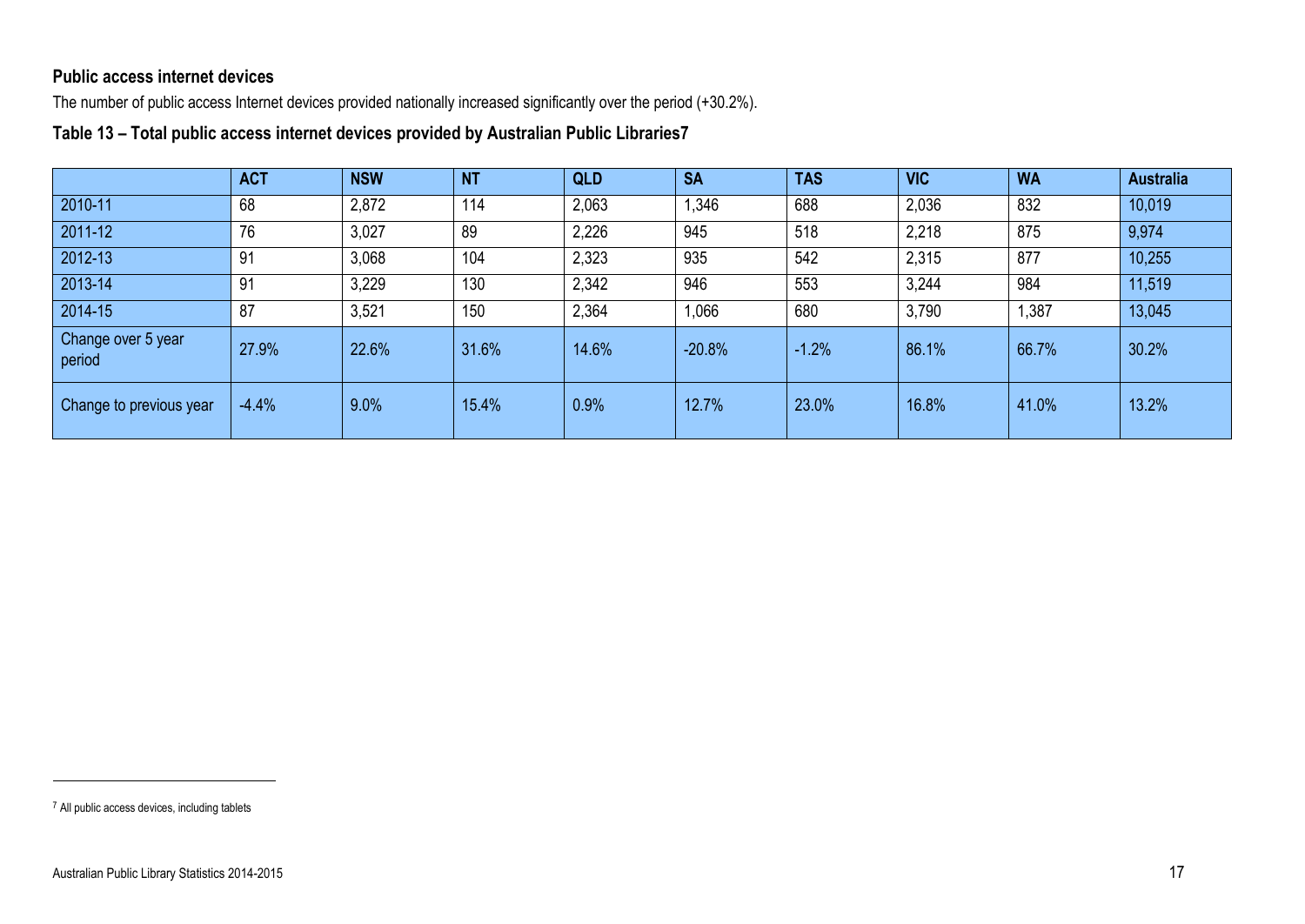Expressed as the number of public access devices per 10,000 persons the national total is 5.5, an increase of +23.9% during the five year period.

|                           | <b>ACT</b> | <b>NSW</b> | <b>NT</b> | <b>QLD</b> | <b>SA</b> | <b>TAS</b> | <b>VIC</b> | <b>WA</b> | <b>Australia</b> |
|---------------------------|------------|------------|-----------|------------|-----------|------------|------------|-----------|------------------|
| 2010-11                   | .86        | 3.93       | 4.95      | 4.50       | 8.12      | 13.47      | 3.62       | 3.55      | 4.43             |
| 2011-12                   | 2.03       | 4.15       | 3.79      | 4.88       | 5.71      | 10.12      | 3.94       | 3.60      | 4.40             |
| 2012-13                   | 2.37       | 4.14       | 4.34      | 4.99       | 5.60      | 10.57      | 4.03       | 3.48      | 4.43             |
| 2013-14                   | 2.36       | 4.29       | 5.30      | 4.96       | 5.61      | 10.74      | 5.55       | 3.82      | 4.90             |
| 2014-15                   | 2.23       | 4.62       | 6.13      | 4.95       | 6.28      | 13.16      | 6.38       | 5.35      | 5.49             |
| Change over 5 year period | 19.6%      | 17.5%      | 23.8%     | 9.8%       | $-22.7%$  | $-2.3%$    | 76.3%      | 50.9%     | 23.9%            |
| Change to previous year   | $-5.6%$    | 7.6%       | 15.6%     | $-0.3%$    | 11.8%     | 22.5%      | 14.9%      | 40.0%     | 11.9%            |

#### **Table 14 – Public access internet devices per 10,000 persons**

#### **Figure 5 – Public access internet devices per 10,000 persons**

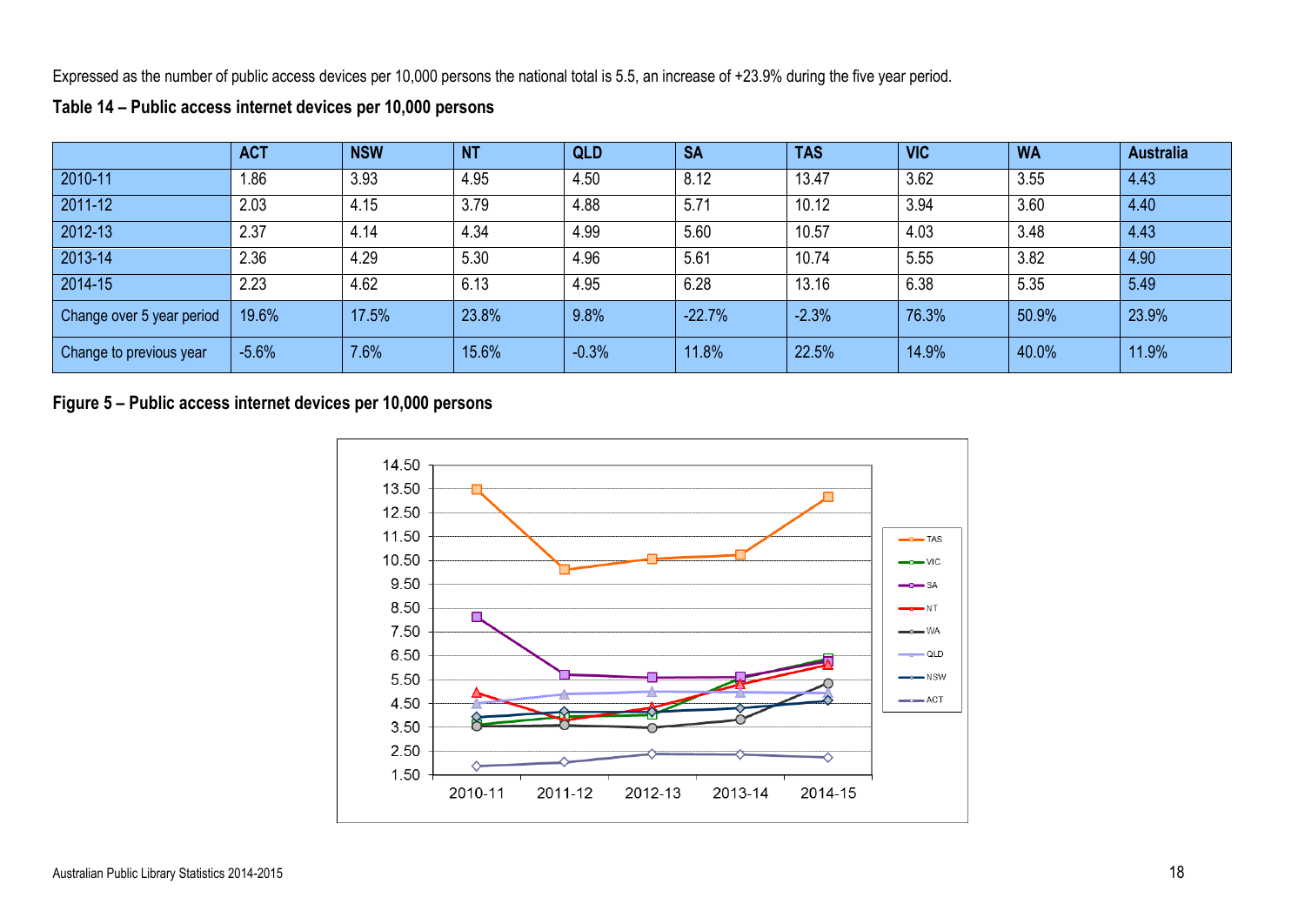# **Library programs and participants**

2014-15 represents the first time that library programs and participants data has been collected.

## **Table 12 – Library Programs**

|                                         | <b>ACT</b> | <b>NSW</b> | <b>NT</b> | <b>QLD</b> | <b>SA</b> | <b>TAS</b> | <b>VIC</b> | <b>WA</b> | <b>Australia</b> |
|-----------------------------------------|------------|------------|-----------|------------|-----------|------------|------------|-----------|------------------|
| Total number of library programs        | 1,966      | 74,026     | 8,844     | 57,551     | 20,841    | 4,226      | n/a        | 26,661    | 194,115          |
| Total number of program<br>participants | 77,628     | 1,610,564  | 77,928    | 1,213,846  | 452,971   | 83,582     | 1,774,761  | 520,177   | 5,811,457        |
| Attendance per capita                   | 0.20       | 0.21       | 0.32      | 0.25       | 0.27      | 0.16       | 0.30       | 0.20      | 0.24             |

#### **Figure 6 – Library Programs and Participants**

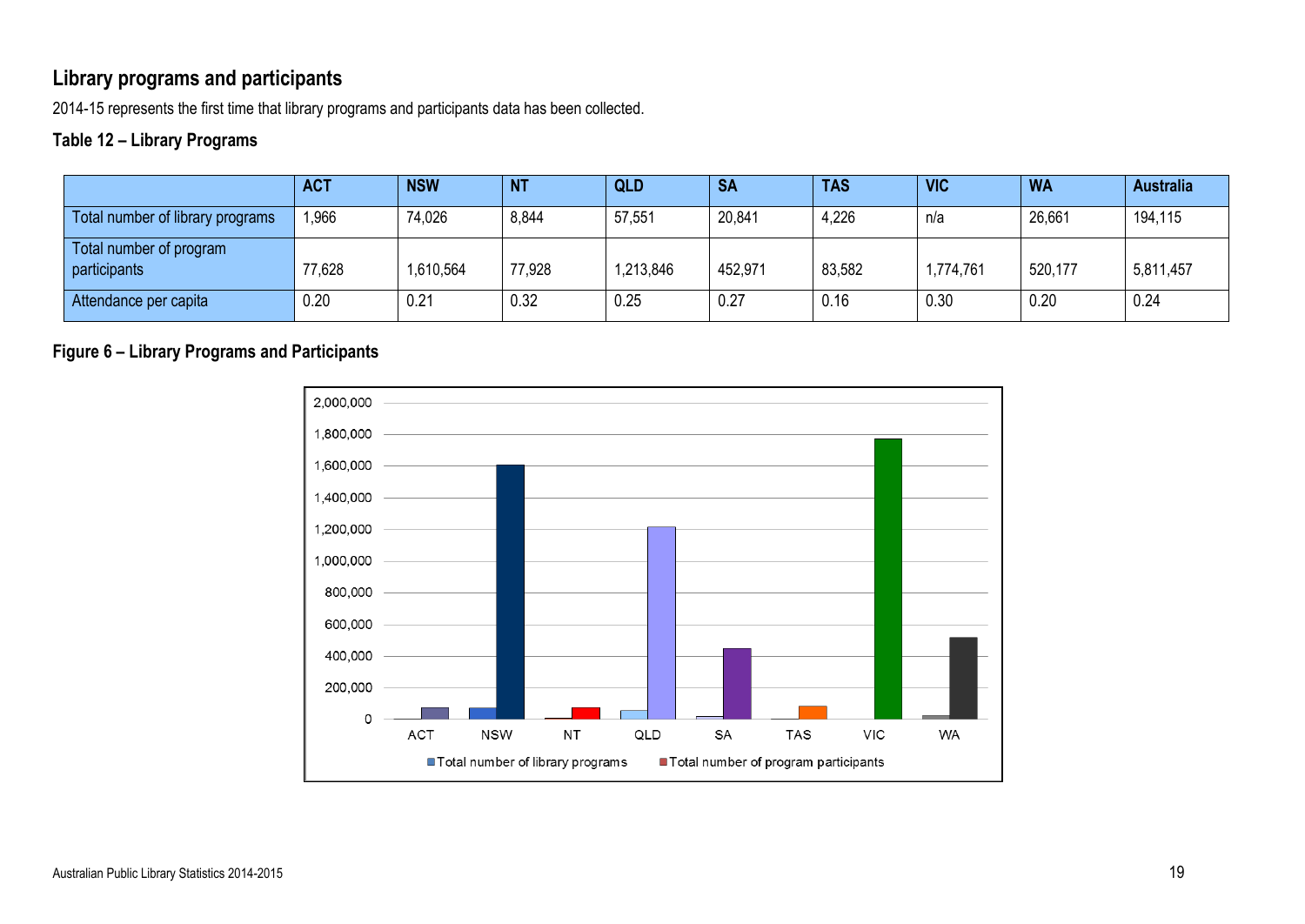### **Public Library Services in Australia**

Public Library services are delivered by a variety of administrative arrangements. These vary both between and within each State and Territory, ranging from services wholly delivered by the State/Territory through to services wholly delivered by Local Government.

#### **Australian Capital Territory**

Libraries ACT delivers public library services to the ACT community. It is the only public library service in Canberra, Australia's capital city, and serves a population of over 370,000 people. The library operates as part of the ACT Government's Transport Canberra and City Services Directorate.

Libraries ACT champions literacy, learning and reading. It does this through a diverse range of services and resources including:

- nine library branches
- collections in various formats and languages
- eResources
- programs and events
- free wireless and desktop internet access
- book clubs and reading group collections
- Home Library Service.

Libraries ACT is also responsible for the ACT Heritage Library, which helps tell the stories of Canberra and its people. It collects, preserves, promotes and provides access to documents that record the history of Canberra and the ACT.

#### **New South Wales**

Public library services in New South Wales include a mixture of independent (or stand alone) library services operated by a single local government authority and regional libraries where neighbouring local councils have entered into an agreement under the Library Act to provide a combined service. All 152 local councils in NSW have adopted the *Library Act 1939*.

The State Library of New South Wales is responsible for administering the *Library Act 1939* and *Library Regulation 2010.* Local councils and their library services are autonomous. The State Government funds public library services via an annual subsidy and grants program. The formula for distributing the State Government funds is approved annually by the Minister for the Arts on the recommendation of the Library Council of NSW. For a description of the Strategy go to page 74 of the *Library Council of NSW Annual Report 2014/15*: http://www.sl.nsw.gov.au/sites/default/files/slnsw\_annual\_report\_2014-15.pdf

The State Library's Public Library & Engagement Division provides a range of services to the New South Wales public library network.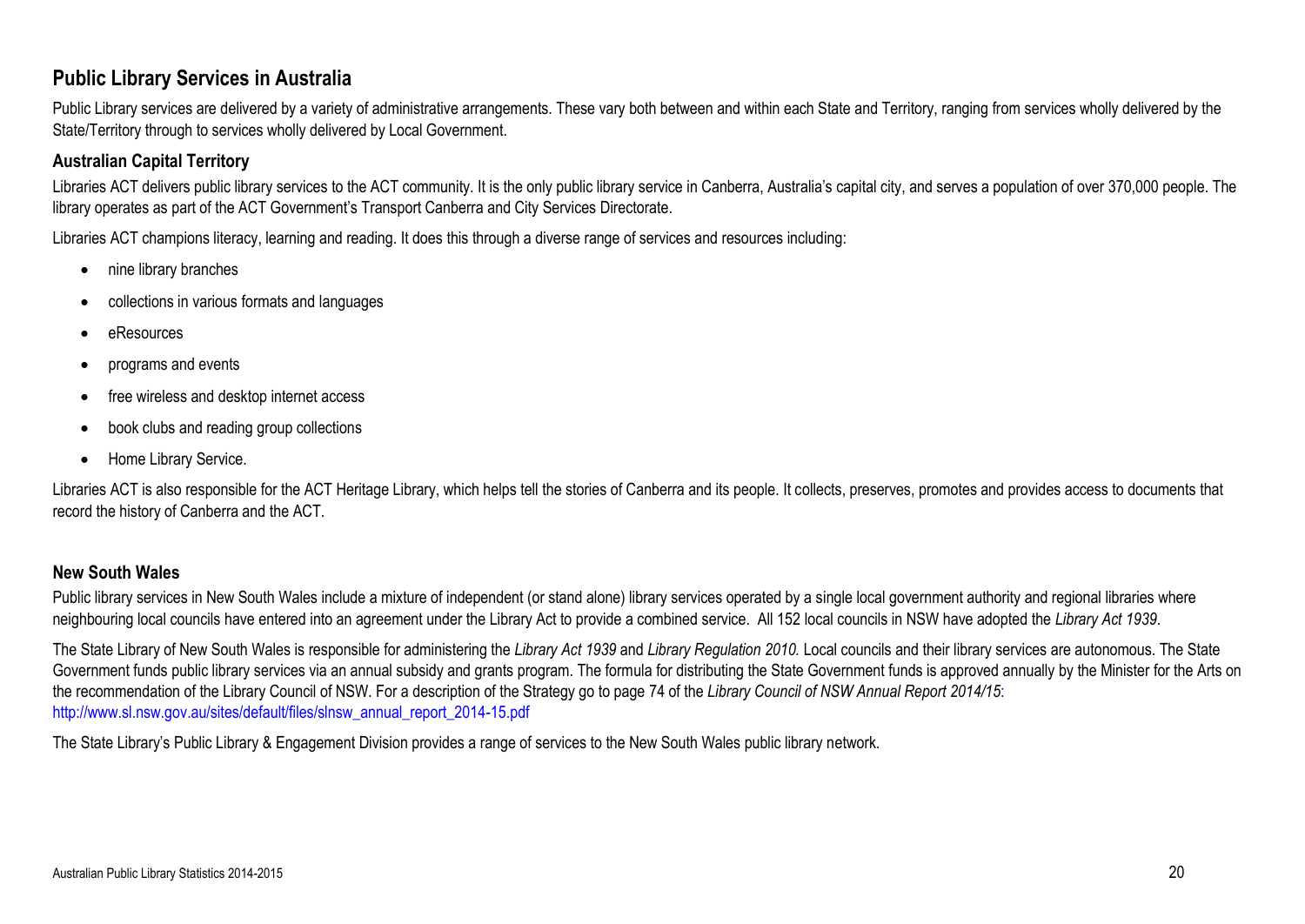Responsibilities include:

- management of the State funding for public libraries, including the annual grants and subsidies programs;
- monitoring public library compliance with the *Library Act 1939* and the *Library Regulation 2010* and providing advice and guidance;
- collecting, collating and distributing public library statistical and other information;
- providing a professional development program for public library staff;
- providing consultancy and advisory services on all aspects of the provision, control and management of public library services;
- managing a research program on behalf of the public library network;
- developing and distributing community language collections to the people of NSW through public libraries;
- managing connectivity & online content consortia for public libraries via the NSW.net service; and
- managing legal & drug information services in cooperation with NSW public libraries.

The State Library also provides extensive reference, information and interlending services to NSW public libraries.

#### **Northern Territory**

Servicing over 240,000 people across the Territory, the Northern Territory public library network includes 32 public libraries, from the larger libraries in Darwin and Alice Springs to smaller public library services, in regional townships and in 16 remote Aboriginal communities. The Northern Territory Government, through Northern Territory Library (NTL), provides direct and indirect funding for the provision of library services.

In addition to these library venues, the NTL provides free community Wi-Fi to 34 Aboriginal communities (expanding to 46 by 2017-18) as a core public library service, irrespective of the existence of a physical library space.

The Northern Territory Library also provides a range of services to the Northern Territory public, school and government library network including:

- collection purchasing, including eResources for the network
- provision of a Library Management System
- provision of free community Wi-Fi in many Aboriginal communities
- provision of Community Stories digital keeping place software
- staff learning and development opportunities
- provision of specialised library support and advisory services.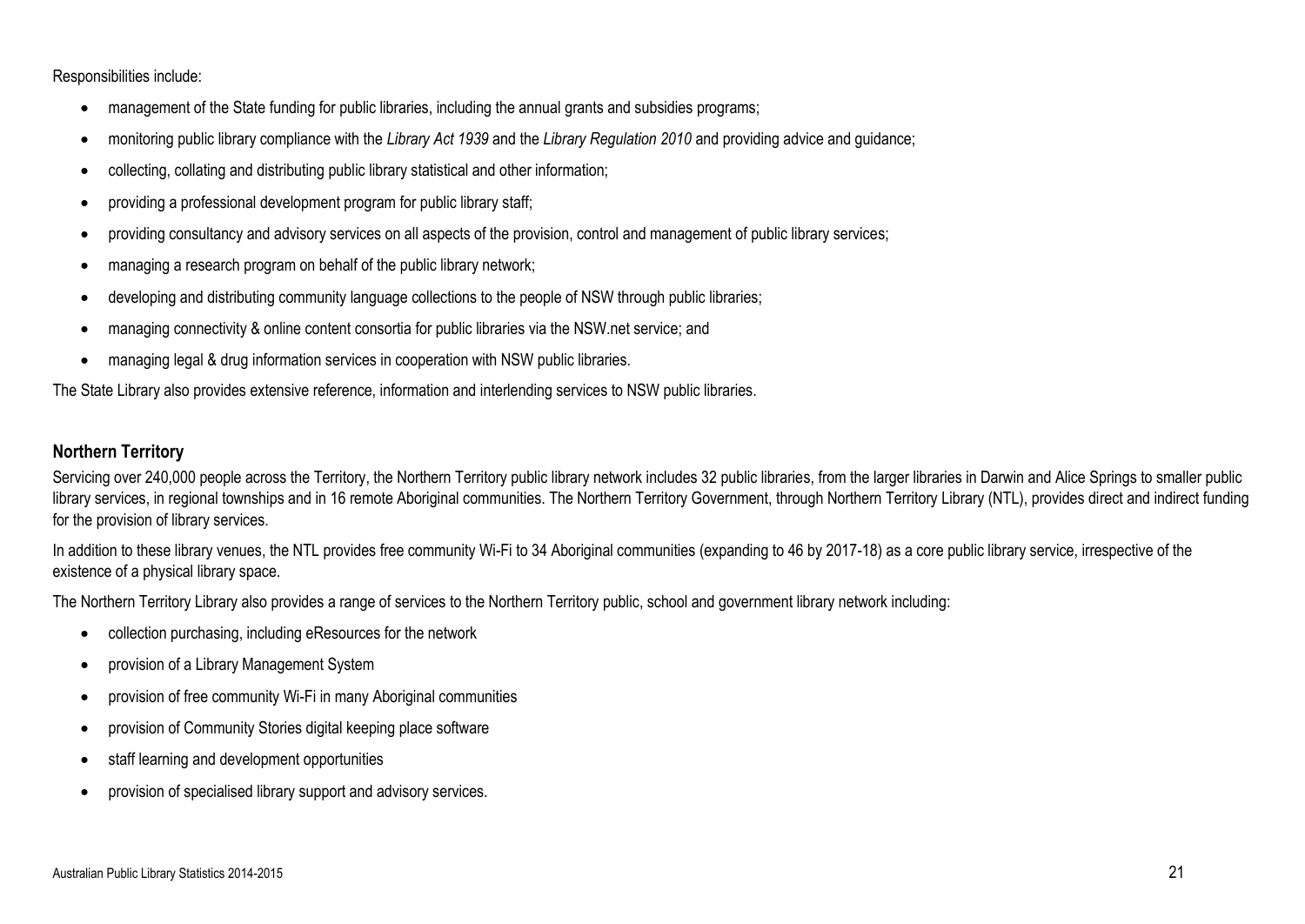#### **Queensland**

State Library of Queensland partners with local government to provide library services for more than 320 public libraries and Indigenous Knowledge Centres throughout the state, and with heritage and cultural organisations throughout the state, contributing to the cultural, social and intellectual development of all Queenslanders. State Library supports these local governments through annual grants, support services and specialised collections, access to Queensland wide electronic databases and the operation of the Rural Library Queensland (RLQ) Scheme.

Local governments operating Independent library services receive cash grants calculated on a weighted per capita formula. Local governments serving populations of less than 15,000 are eligible to participate in the RLQ Service. In lieu of a cash grant these local governments receive a notional allocation which funds the purchase of library materials and eresources accessed through a shared Library Management System (LMS).

Indigenous Knowledge Centres offer library services in communities throughout Queensland, including Cape York and the Torres Strait.

State Library also provides:

- loans of specialised resources such as LOTE and literacy materials
- advisory services, information services and training on all aspects of public library management
- state-wide distribution of interlibrary loans
- facilitation of public library networking and resource sharing.

#### **South Australia**

The SA public library network operates within *The Libraries Act (1982)* and a Memorandum of Agreement (MOA) between the Minister for the Arts and the President of the Local Government Association (LGA) for funding public library and community information services 2011-2021. The MOA provides the framework within which both parties contribute to ensuring that all South Australians have access to modern, free public library services. Membership of libraries, borrowing of library materials, access to the Internet and many other services are provided at no direct cost to the user.

South Australia's 140 public and joint use libraries are operated or supported by 68 councils, with several libraries operating without council support in "unincorporated lands" in remote SA.

In order to provide equitable services to the States smaller communities the Libraries Board and the some local councils join with the Department for Education and Child Development (DECD) to operate joint use School Community Libraries. There are 43 School Community Libraries in the State.

The Libraries Board, through its business unit Public Library Services (PLS) provides centralised e-procurement and contract management, outsourced cataloguing of all items purchased, free internet and wireless access and a number of state wide collections and services.

The Libraries Board provides operating subsidies and library materials grants to all libraries. These grants ensure that all libraries provide a range of services at no cost, and purchase a range of new library materials every year.

In May 2012, PLS commenced the implementation of a One Card system which sees all libraries in the State utilising a shared Library Management System. The project was completed in October 2014. All registered library customers are able to use all libraries in the State as well as being able to reserve any item from any library and have these items delivered at no cost to their local library.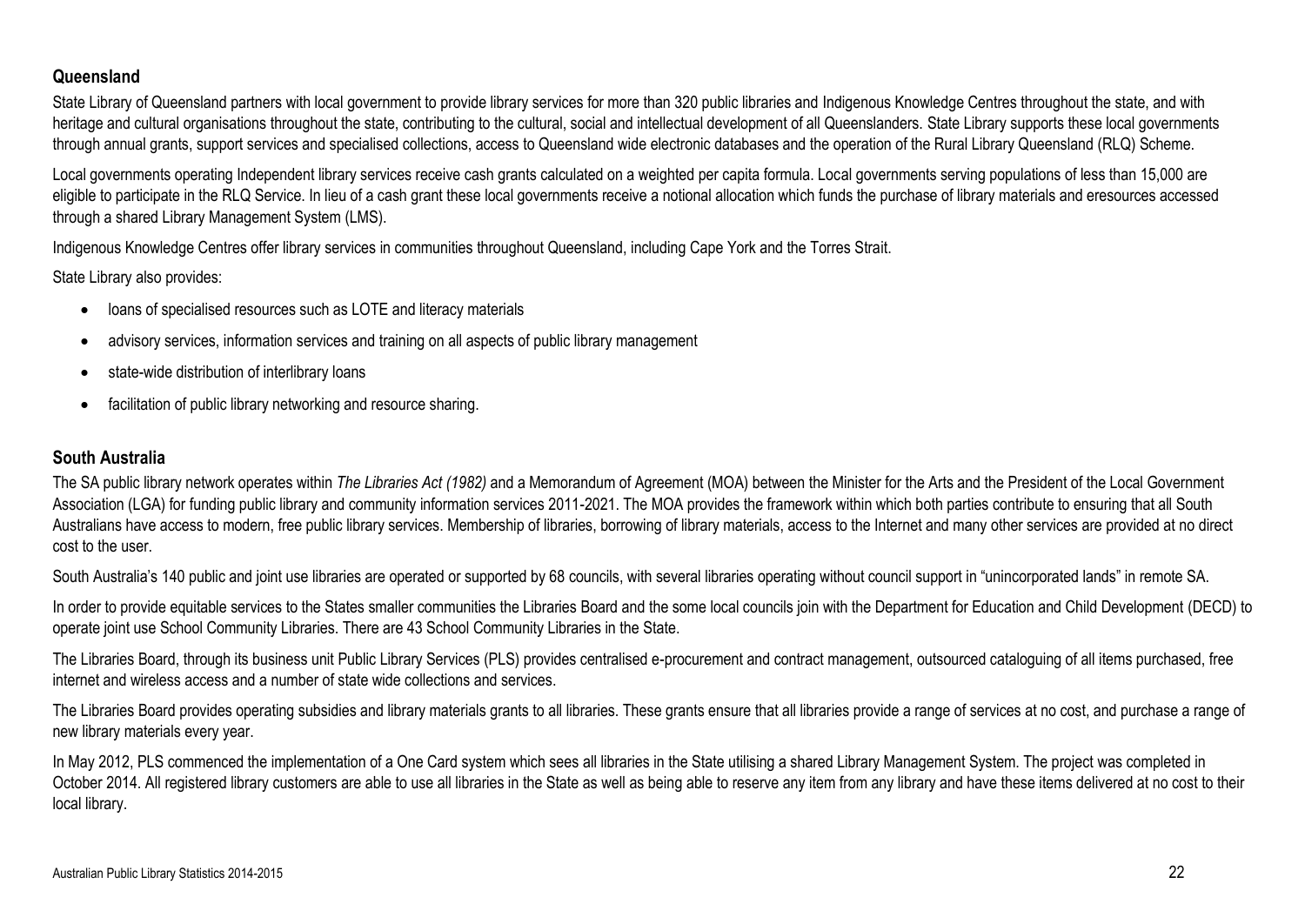Research into the uptake of RFID in South Australian public libraries identified that by the end of 2014 almost 50% of all items held across the state will belong to a library that uses RFID technology. Based on this research, in late 2014 PLS commenced a project to procure RFID tags and equipment and coordinate libraries to tag and encode the remaining 2 million circulating items across the state. The aim of this was to increase library efficiency and customer self-service functionality across the network. In June 2015, PLS was finalising execution of a contract with the successful vendor and was planning to commence roll out of tags and devices to libraries during 2015-2016. This project was able to be conducted through a financial contribution from the Libraries Board of South Australia.

#### **Tasmania**

LINC Tasmania is a state-wide service network which gives Tasmanians integrated access to library services, research and information, adult literacy support, community learning, online access and archive and heritage services. LINC Tasmania's model of service delivery aims to extend services to more Tasmanians – particularly those who need greater information, technology access, skills and support to participate in work and community life.

LINC Tasmania provides public library services across 47 sites state-wide through LINCs (Library Information Network Centres) and branch libraries. Library resources include: lending and general reference collections; Tasmaniana and collections of rare and specialist items; and a range of electronic and online information resources.

LINC Tasmania's public library services include a floating lending collection where clients can borrow and return physical items to any LINC/branch library location and also place items on hold and have them delivered to their home library, free of charge.

LINC Tasmania incorporates the Tasmanian Archive and Heritage Office (TAHO) which brings together the State Library's heritage collections and the former entity Archives Office of Tasmania. This provides access to pre-eminent Tasmanian heritage and archival material dating from early European settlement (and pre-settlement exploration) to the present day.

LINC Online is integral to the network and provides access-on-demand to online information resources and services, including the state's unique holdings of Tasmanian publications. LINC Tasmania is committed to increasing digitisation and online service delivery is ensuring a high degree of accessibility. The changing emphasis to digital delivery has seen a significant shift in the balance of reference collections in favour of electronic resources which provide 24/7 access for our clients.

Tasmania's public libraries are linked by the Tasmanian Automated Library and Information System (TALIS), a state-wide, networked and automated catalogue and electronic information service. 8 senior secondary colleges, 171 schools, 10 TasTAFE libraries, 7 community libraries and 4 agency libraries are also connected to TALIS.

LINC Tasmania is a business unit within the Tasmanian Department of Education and responsibility for library policy in Tasmania rests with the Minister of Education and Training. The Tasmanian Library Advisory Board (TLAB) provides the Minister and Department Secretary with objective, community-based advice on issues concerning the delivery of state-wide library services in Tasmania, in particular the public's right of access to information and ideas. The Tasmanian Library Advisory Board (TLAB) is a voluntary, independent advisory group established under the *Libraries Act 1984*.

#### **Victoria**

Victoria has 47 public library services. There are 34 services operated by individual councils, 10 regional library corporations which provide services for a number of councils, two shared library services and the Vision Australia Information and Library service which provides services to the print-impaired. Throughout Victoria there are 262 branch libraries, 27 mobile libraries and 27 other service points.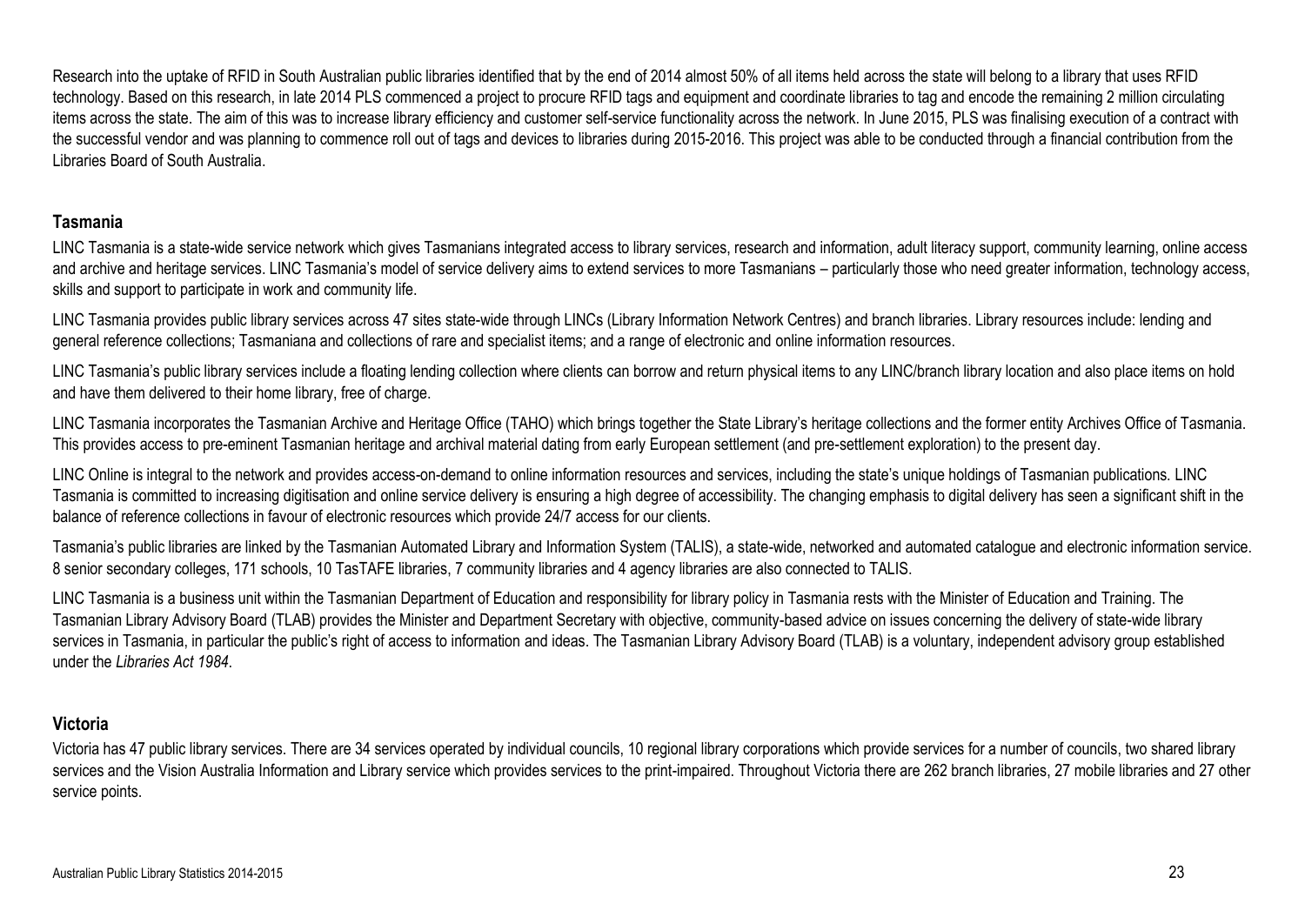Specific responsibility for public library policy in Victoria rests with the Minister for Local Government who is advised by a Ministerial Advisory Council. Local Government Victoria, part of the Department of Environment, Land, Water and Planning is responsible for administering core public library funding, the collection of public library statistics and benchmarks and regional library corporations legislation, and has as a priority ongoing networking with public libraries, the State Library of Victoria, and key industry groups.

Under the *Libraries Act 1988* the Library Board of Victoria retains the following functions in relation to the wider library network:

- to oversee cooperation in programs with libraries and information organisations
- to promote access to library and information resources
- to exercise leadership and promote high standards in the provision of library and information services and
- to provide advice and information to the Minister on any matter concerning libraries and information organisations.

It continues to work collaboratively with the public library network through the Framework for Collaborative Action, which was reviewed in 2014 with a key outcome being the delivery of the State-Wide Library Development Programs. Other programs undertaken included the Shared Leadership action learning projects, touring public programs and professional development opportunities.

Highlights of 2014-15 for Public Libraries Victoria Network were:

- Library Stars 2014 held in conjunction with the ALIA National Conference in Melbourne in September
- advocacy for the Tomorrow's Library proposal
- Victorian Tech Savvy Seniors program
- financial support and commitment over four years to INELI-Oceania
- signing of IFLA's Lyon Declaration.

#### **Western Australia**

Public library services in Western Australia are provided through a partnership between the State Government, represented by the Library Board of Western Australia, and local governments. Local governments provide the library building, staff and operating costs, while the Library Board is responsible for supplier contract management, standards and payment for the delivery of shelf-ready stock to 231 public libraries throughout the State. The Library Board also provides access to a range of electronic resources (e-books, and databases), a database of public library and Western Australian resources, training, consultancy, support for regional and back-up services in the form of information and reference services and inter library loan services.

Library stocks range from less than 1,000 in small country libraries to 64,000 in the largest libraries. The public library stock is treated as an integrated state-wide collection and remains the property of the Library Board of Western Australia. Stock is not allocated to libraries permanently, but is circulated throughout the State. The State Library acts as a clearinghouse for the exchange of stock between libraries. Many local governments provide additional resources to purchase books in demand, journal subscriptions and additional electronic and audio-visual resources.

There are 140 local governments in Western Australia, including Christmas Island and the Cocos (Keeling) Islands, operating most of the State's 231 public libraries. In addition, some other government and non-government organisations are recognised as "participating bodies" and they provide services to particular communities and institutions.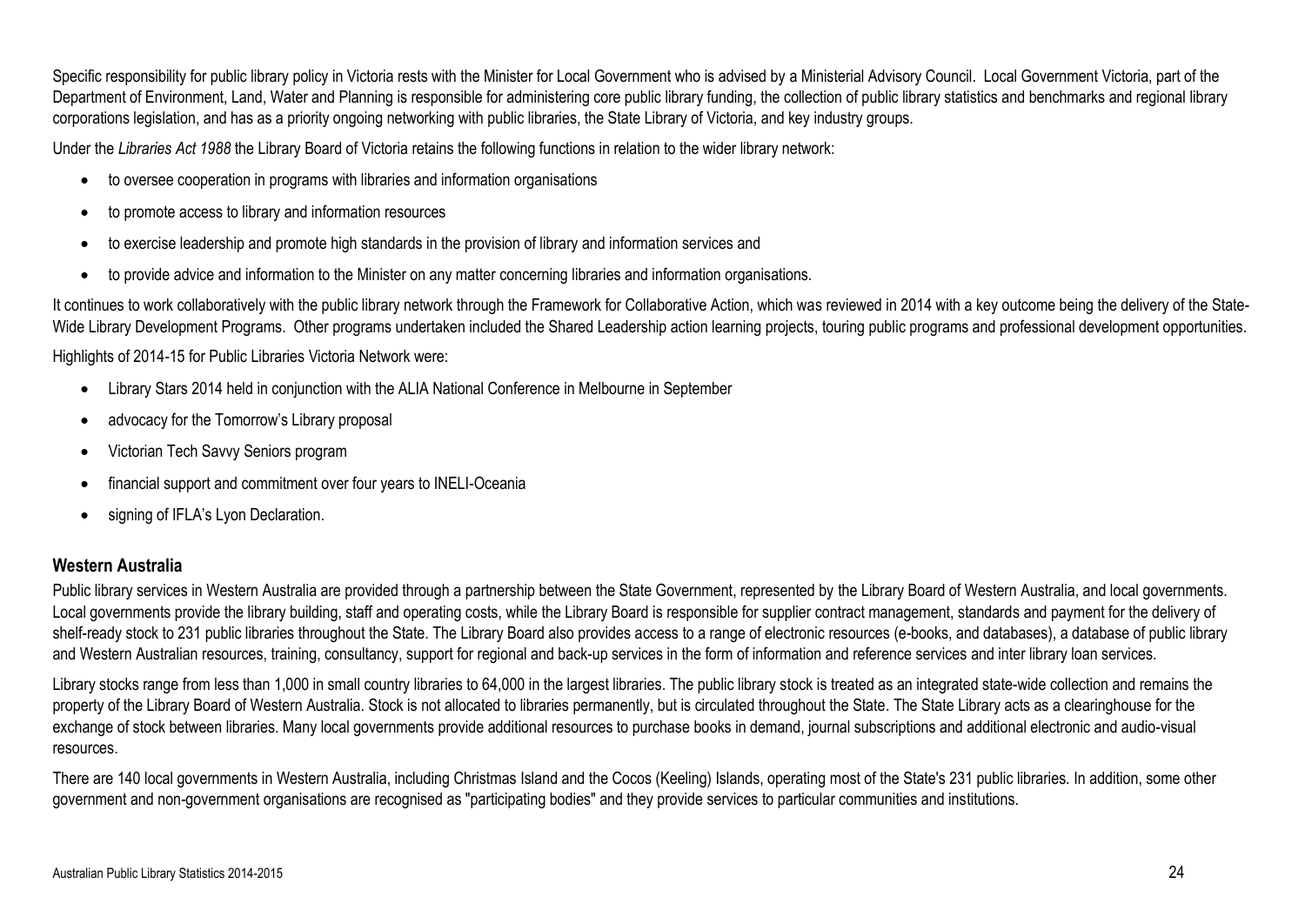# **Data Sources**

This statistical report has been compiled on behalf of the National & State Libraries Australasia (NSLA) by Public and Indigenous Library Services, State Library of Queensland using data supplied by the authority responsible for public library services in each State and Territory.

The data used to prepare this report is available from each individual State or Territory authority. Please note that it is difficult to use this data to compare library services with each other due to the significant variations in social and geographic criteria applying from State to State and within each State. These conditions create differing demands and needs which affect the type and scope of public library services provided. Further difficulties in comparing data are caused by the diverse service delivery methods used to provide public library services. It should be noted that the data may vary from that published separately by individual States and Territories.

For further information on the data please contact:

| <b>Australian Capital Territory</b>                                                                         | South Australia                                                                                     |
|-------------------------------------------------------------------------------------------------------------|-----------------------------------------------------------------------------------------------------|
| Libraries ACT<br>PO Box 158<br>Canberra City ACT 2601                                                       | <b>Public Library Services</b><br>GPO BOX 1971<br>Adelaide 5001                                     |
| <b>New South Wales</b>                                                                                      | Tasmania                                                                                            |
| <b>Public Library Services</b><br>State Library of New South Wales<br>Macquarie St                          | LINC Tasmania<br>91 Murray Street<br>Hobart Tasmania 7000                                           |
| Sydney NSW 2000                                                                                             | Victoria                                                                                            |
| <b>Northern Territory</b>                                                                                   | <b>Executive Officer</b>                                                                            |
| Northern Territory Library<br>Department of Tourism and Culture<br>GPO Box 42<br>Darwin NT 0801             | Public Libraries Victoria Network<br>Level 12/60 Collins St<br>Melbourne Vic 3000                   |
| Queensland                                                                                                  | Western Australia                                                                                   |
| Regional Access & Public Libraries<br>State Library of Queensland<br>PO Box 3488<br>South Brisbane Qld 4101 | The State Library of Western Australia<br>25 Francis Street, Perth Cultural Centre<br>Perth WA 6000 |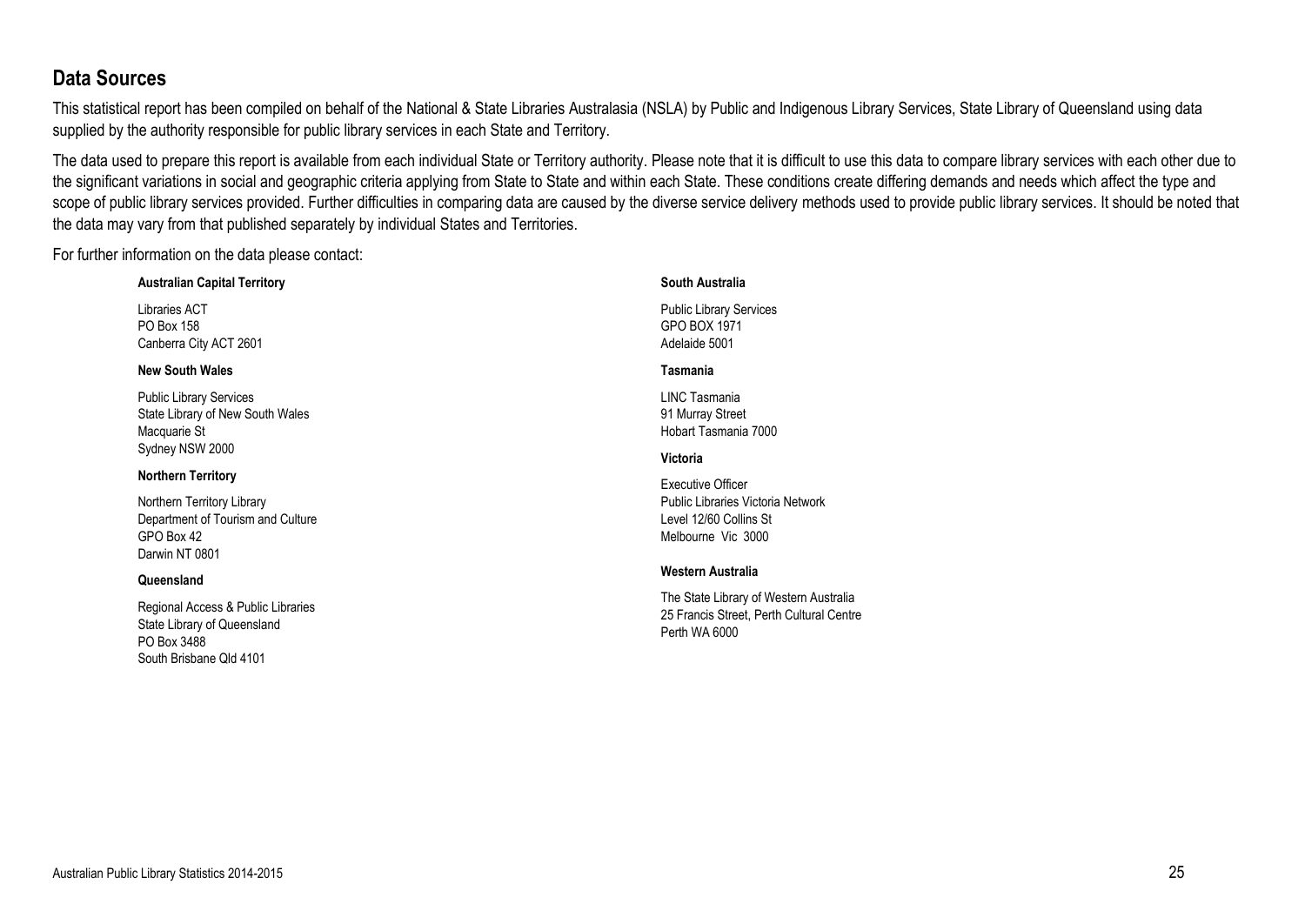# **2014 - 2015 Data & Indicators**

| $2014 - 2015$                                | <b>ACT</b>   | <b>NSW</b>    | <b>NT</b>    | <b>QLD</b>    | <b>SA</b>    | <b>TAS</b>   | <b>VIC</b>    | <b>WA</b>     | <b>AUSTRALIA</b> |
|----------------------------------------------|--------------|---------------|--------------|---------------|--------------|--------------|---------------|---------------|------------------|
| <b>INCOME</b>                                |              |               |              |               |              |              |               |               |                  |
| Operational funding - Australian government  |              |               |              |               | \$150,720    |              | \$471,856     | \$238,550     | \$861,126        |
| Operational funding - State government       | \$10,359,481 | \$25,420,037  | \$6,409,000  | \$18,550,621  | \$24,250,499 | \$22,232,983 | \$38,288,735  | \$715,726     | \$146,227,082    |
| Operational funding - Local government       |              | \$3,632,320   | \$3,834,244  | \$182,776,122 | \$64,642,747 |              | \$183,416,851 | \$108,518,398 | \$546,820,682    |
| Captial funding - Australian government      |              |               |              |               | \$243,179    |              | \$520,000     |               | \$763,179        |
| Captial funding - State government           | \$2,203,000  | \$3,000,000   |              |               | \$569,404    | \$1,876,873  | \$2,024,098   | \$20,500      | \$9,693,875      |
| Capital funding - Local government           |              | \$643,260     | \$89,717     | \$29,750,296  | \$2,086,468  |              | \$21,848,015  | \$1,836,010   | \$56,253,766     |
| Sponsorship                                  |              | \$81,578      |              |               | \$56,408     |              |               | \$56,579      | \$194,565        |
| Other Income                                 | \$845,755    | \$7,269,664   | \$412,969    | \$6,135,090   | \$2,073,355  | \$1,865,931  | \$9,402,807   | \$2,989,536   | \$30,995,107     |
| Total Income                                 | \$13,408,236 | \$40,046,859  | \$10,745,930 | \$237,212,129 | \$94,072,780 | \$25,975,787 | \$255,972,362 | \$114,375,839 | \$791,809,382    |
| <b>EXPENDITURE</b>                           |              |               |              |               |              |              |               |               |                  |
| Wages and salaries                           | \$7,672,455  | \$187,107,553 | \$6,876,148  | \$118,037,316 | \$55,254,111 | \$18,293,141 | \$149,000,971 | \$71,942,029  | \$614,183,724    |
| <b>Staff Training</b>                        |              |               | \$48,651     |               | \$219,250    |              |               | \$393,187     | \$661,088        |
| Operating and corporate expenses             | \$3,947,974  | \$135,403,003 | \$2,384,855  | \$63,474,485  | \$30,425,756 | \$4,816,073  | \$43,938,763  | \$36,596,211  | \$320,987,121    |
| Expenditure on printed library materials     | \$1,747,216  | \$24,154,342  | \$620,379    | \$20,459,056  | \$7,899,235  | \$1,668,489  |               | \$11,432,705  | \$67,981,422     |
| Expenditure on non-printed library materials |              | \$5,348,744   | \$359,115    | \$4,918,960   | \$2,037,599  | \$304,454    |               | \$2,235,067   | \$15,203,939     |
| Expenditure on digital library materials     | \$227,772    | \$3,617,420   | \$226,000    | \$6,194,001   | \$635,561    | \$414,548    |               | \$1,706,507   | \$13,021,809     |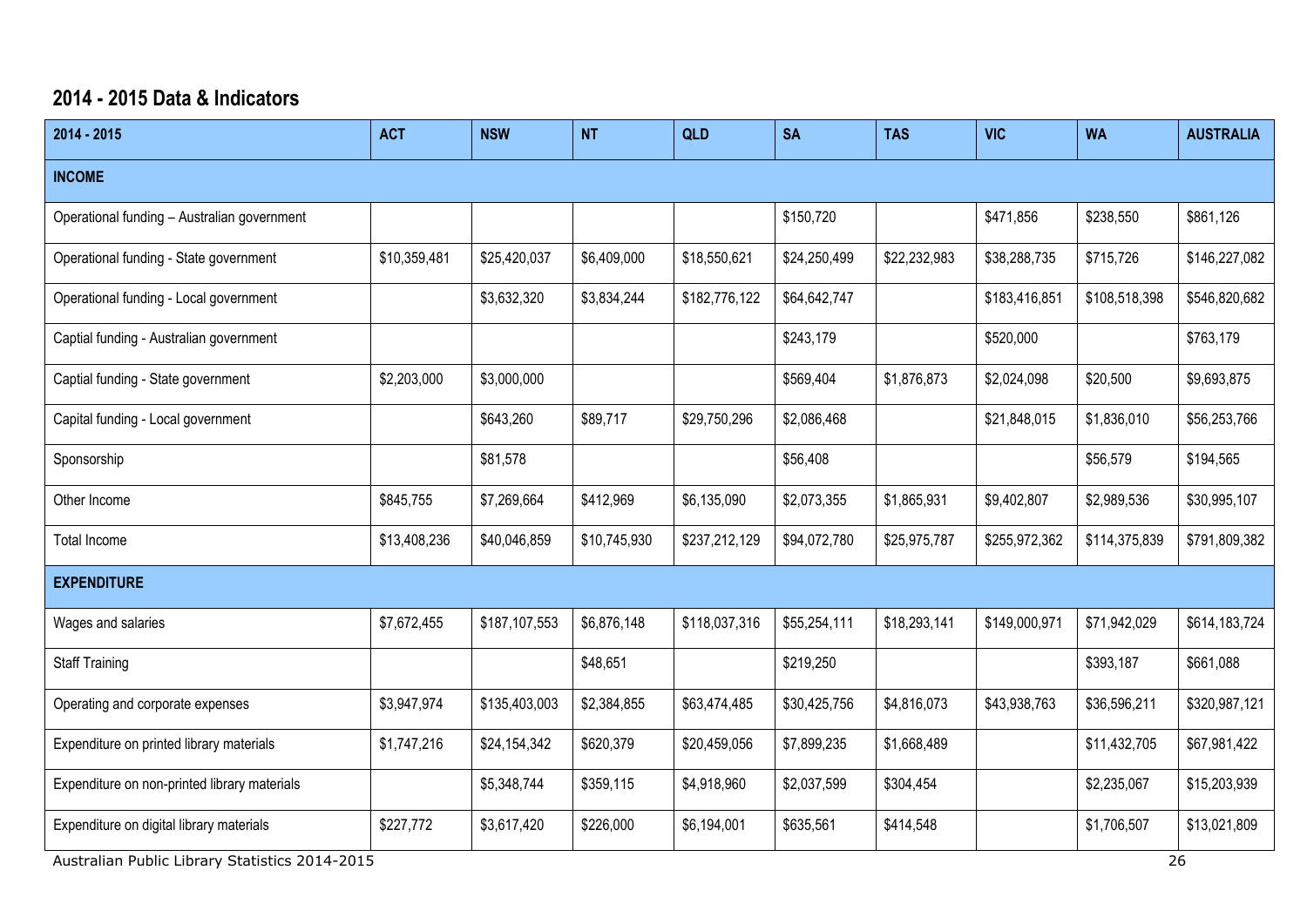| 2014 - 2015                                                              | <b>ACT</b>   | <b>NSW</b>    | <b>NT</b>    | QLD           | <b>SA</b>     | <b>TAS</b>   | <b>VIC</b>    | <b>WA</b>     | <b>AUSTRALIA</b>    |
|--------------------------------------------------------------------------|--------------|---------------|--------------|---------------|---------------|--------------|---------------|---------------|---------------------|
| Total Expenditure on library materials                                   | \$1,974,988  | \$33,120,506  | \$1,205,494  | \$31,572,017  | \$10,572,395  | \$2,387,491  | \$33,872,209  | \$15,374,279  | \$130,079,379       |
| Capital expenditure                                                      |              | \$7,496,521   | \$145,027    | \$15,643,563  | \$3,582,110   | \$1,945,083  | \$23,387,811  | \$1,885,123   | \$54,085,238        |
| Other Expenditure (not included above)                                   |              |               | \$5,029      |               | \$2,933,995   |              | \$3,387,811   | \$14,970,032  | \$21,296,867        |
| Total expenditure                                                        | \$13,595,417 | \$363,127,584 | \$10,665,204 | \$228,727,381 | \$102,987,616 | \$27,441,788 | \$253,587,565 | \$141,160,861 | \$1,141,293,4<br>17 |
| <b>HUMAN RESOURCES</b>                                                   |              |               |              |               |               |              |               |               |                     |
| Number of permanent full time equivalent employees                       | 96.5         | 2,329.0       | 85.0         | 1,517.0       | 663.0         | 271.0        | 1,778.0       | 879.0         | 7617.5              |
| Number of positions that require a library technician<br>qualification   | 1.0          | 581.0         | 11.0         | 194.0         | 74.0          | n/a          | n/a           | 44            | 905.2               |
| Number of positions that require a library professional<br>qualification | 25.0         | 758.0         | 15.0         | 371.0         | 130.0         | n/a          | n/a           | 271           | 1570.7              |
| Proportion of professional positions                                     | 25.9%        | 32.6%         | 17.7%        | 24.5%         | 19.6%         | n/a          | n/a           | 30.9%         | 28.2%               |
| <b>LIBRARY COLLECTIONS</b>                                               |              |               |              |               |               |              |               |               |                     |
| Total number of physical items                                           | 673,497      | 12,891,701    | 351,903      | 6,717,149     | 3,527,698     | 685,206      | 8,742,132     | 4,592,090     | 38,181,3760         |
| Total number of printed books (items)                                    | 479,450      | 9,445,786     | 295,139      | 5,663,530     | 2,777,661     | 594,141      |               | 3,852,827     | 23,108,534          |
| Total number of other printed material items.                            | 88,844       | 23,737        | 11,735       |               | 137,590       | 3,054        |               |               | 264,960             |
| Total number of audio CDs                                                | 31,368       | 692,540       | 14,384       | 393,962       | 164,937       | 36,671       |               | 262,466       | 1,596,328           |
| Total number of DVDs and Blu-ray disks                                   | 32,290       | 948,330       | 26,326       | 606,868       | 380,359       | 45,075       |               | 416,380       | 2,455,628           |
| Total number of other physical items                                     | 41,454       | 803,348       | 4,306        | 52,789        | 70,059        | 6,265        |               | 60,417        | 1,038,638           |
| Total number of eBooks                                                   | 5,858        | 367,285       | 5,960        | 239,455       | 6,258         | 13,598       | 363,491       | 109,263       | 1,111,168           |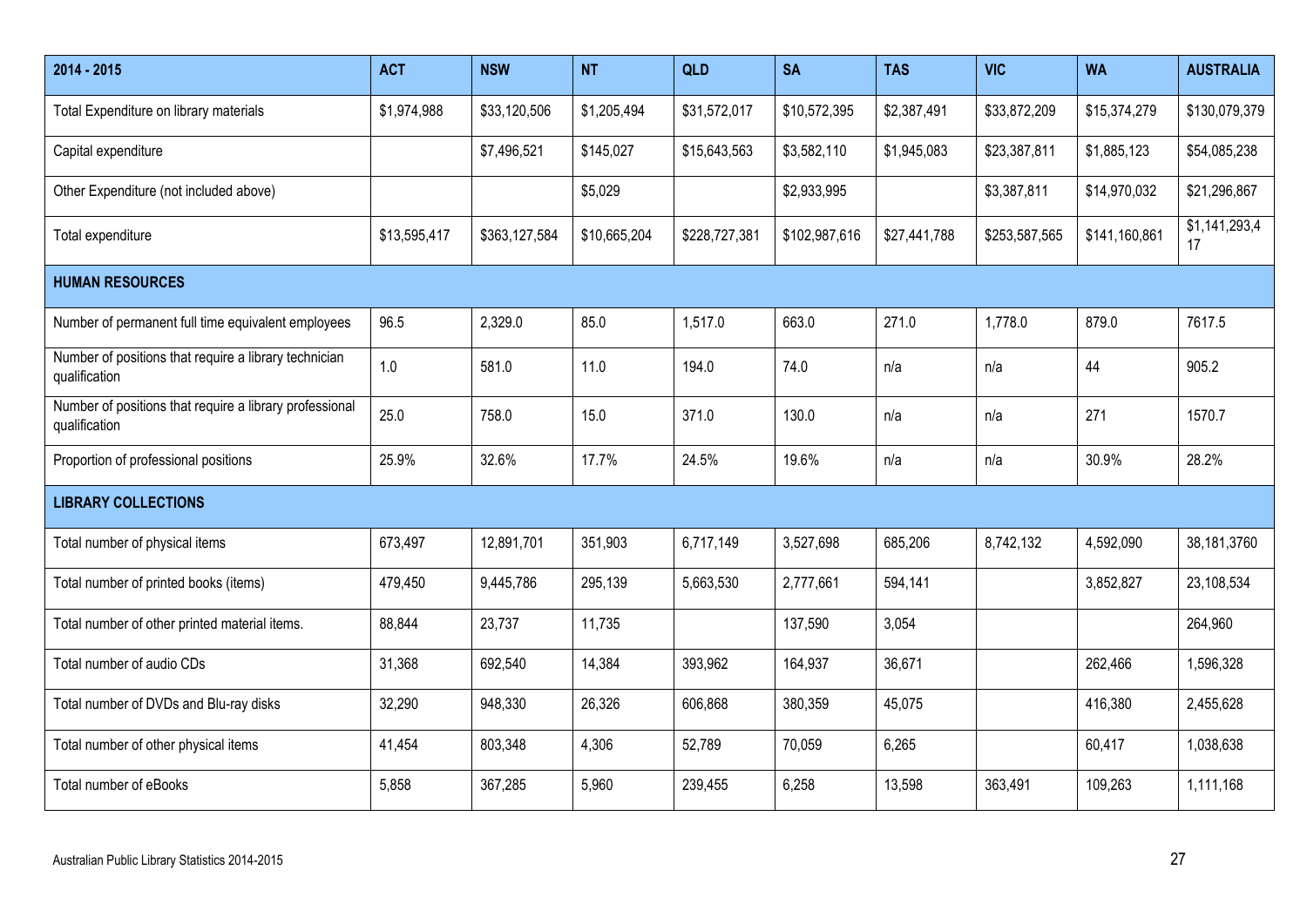| 2014 - 2015                                                      | <b>ACT</b> | <b>NSW</b>   | <b>NT</b> | QLD        | <b>SA</b>  | <b>TAS</b> | <b>VIC</b> | <b>WA</b>  | <b>AUSTRALIA</b> |
|------------------------------------------------------------------|------------|--------------|-----------|------------|------------|------------|------------|------------|------------------|
| Total number of digital audio files                              | 4,222      | 80,249       | 1,425     | 68,560     | 20,001     |            |            | 39,716     | 214,173          |
| Total number of database subscriptions                           | 34         | 1,248        |           | 454        | 135        |            |            | 196        | 2,067            |
| Number of items for loan                                         | 569,164    | 11,931,757   | 417,460   | 7,025,164  | 3,557,000  | 654,563    | 8,752,524  | 4,665,188  | 37,572,820       |
| Percent of collection purchased in previous 5 years              | 59.00%     | 49.79%       | 60.00%    | 86.00%     |            | 52.71%     | 66.00%     | 62.20%     |                  |
| <b>USAGE</b>                                                     |            |              |           |            |            |            |            |            |                  |
| Number of physical items loaned                                  | 2,809,497  | 41,934,370   | 983,652   | 33,830,674 | 14,941,225 | 3,986,617  | 46,107,981 | 15,442,957 | 160,036,973      |
| Number of eBooks loaned                                          | 62,198     | 655,264      | 5,554     | 953,839    | 288,801    | 110,787    | 890,931    | 421,224    | 3,388,598        |
| Number of electronic service downloads                           | 189,938    | 1,086,723    | 5,097     | 1,630,512  | 43,247     | 83,737     |            | 319,736    | 3,358,990        |
| <b>Total circulation transactions</b>                            | 3,061,633  | 43,676,357   | 994,303   | 36,415,025 | 15,273,273 | 4,181,141  | 46,998,912 | 16,183,917 | 166,784,561      |
| Number of inter-library loans supplied to library<br>members     |            | 50,997       | 2,615     | 46,259     | 0          | 642        |            | 243,140    | 343,653          |
| Number of inter-library loans supplied to other libraries        |            | 41,799       | 2,413     | 29,461     | 0          | 1,829      |            | 240,278    | 315,780          |
| Total number of registered or active members                     | 238,524    | 3,064,890    | 53,199    | 2,091,304  | 611,913    | 122,813    | 1,103,806  | 948,318    | 8,234,767        |
| Number of registered or active members aged 0 to 14<br>years     |            | 380,408      | 9,741     |            | 78,000     | 29,698     |            | 148,261    | 646,108          |
| Number of registered or active members aged 15 to<br>19 years    |            | 173,696      | 2,709     |            | 42,254     | 7,469      |            | 44,006     | 270,134          |
| Number of registered or active members aged 20 to<br>64 years    |            | 2,100,877    | 36,174    |            | 355,108    | 60,787     |            | 461,278    | 3,014,224        |
| Number of registered or active members aged 65<br>years and over |            | 371,834      | 3,638     |            | 136,543    | 24,205     |            | 73,796     | 610,016          |
| Number of library visitors (physical)                            | 1,995,331  | 35, 347, 255 | 1,070,606 | 22,348,817 | 10,286,792 | 3,141,871  | 29,268,003 | 10,628,469 | 114,087,144      |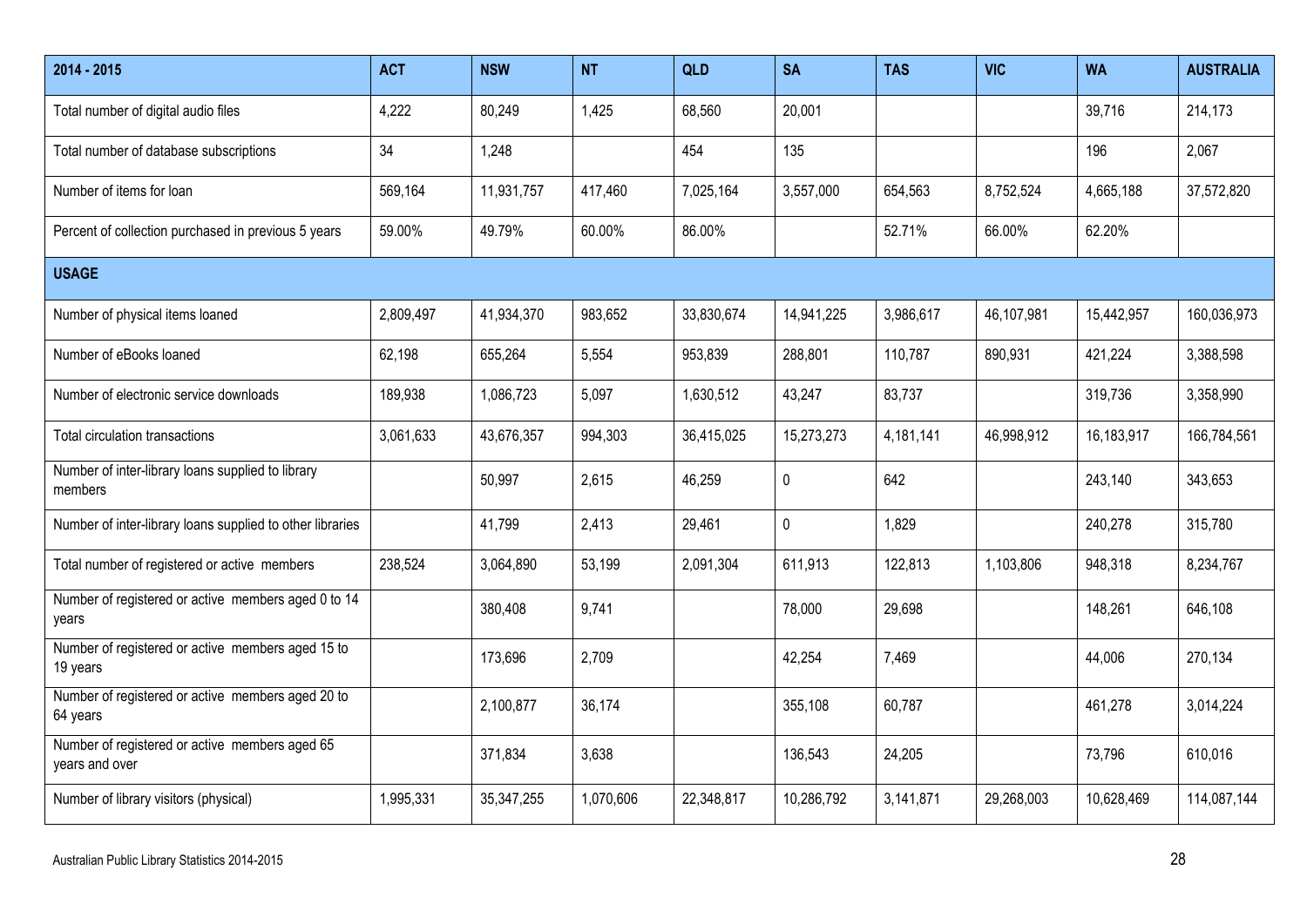| 2014 - 2015                                                           | <b>ACT</b> | <b>NSW</b> | <b>NT</b> | QLD       | <b>SA</b> | <b>TAS</b> | <b>VIC</b> | <b>WA</b> | <b>AUSTRALIA</b> |
|-----------------------------------------------------------------------|------------|------------|-----------|-----------|-----------|------------|------------|-----------|------------------|
| Number or library website visitors                                    | 798,979    | 11,278,351 | 20,060    |           | 2,724,441 | 2,674,746  |            | 3,971,850 | 21,468,427       |
| Number of reference transactions and information<br>requests          |            | 4,217,971  | 5,949     |           | 0         | 70,588     |            | 1,360,924 | 5,655,432        |
| Percentage of self-service loans                                      |            |            |           |           | $\pmb{0}$ | 45.09%     |            | 35.10%    |                  |
| Proportion of eBook loans                                             | 2.17%      | 1.54%      | 0.56%     | 2.74%     | 1.90%     | 2.70%      | 1.90%      | 2.66%     | 2.07%            |
| <b>LIBRARY OPERATIONS</b>                                             |            |            |           |           |           |            |            |           |                  |
| Number of library branches                                            | 9          | 367        | 32        | 304       | 129       | 47         | 272        | 232       | 1,392            |
| Number of mobile library outlets                                      |            | 21         |           | 16        | 11        |            | 29         |           | 77               |
| Number of other library outlets                                       |            | 72         |           |           | 45        |            | 45         |           | 162              |
| Total number of library outlets                                       | 9          | 460        | 32        | 320       | 185       | 47         | 346        | 232       | 1631             |
| Total opening hours                                                   | 20,575     | 815,150    | 41,819    | 529,700   | 332,910   | 58,100     | 599,800    | 444,450   | 2,027,364        |
| Total number of library programs                                      | 1,966      | 74,026     | 8,844     | 57,551    | 20,841    | 4,226      | n/a        | 26,661    | 194,115          |
| Total number of program participants                                  | 77,628     | 1,610,564  | 77,928    | 1,213,846 | 452,971   | 83,582     | 1,774,761  | 520,177   | 5,811,457        |
| Number of public access devices                                       | 87         | 3,521      | 165       | 2,527     | 1,283     | 680        | 3,790      | 1,520     | 13,576           |
| Number of public access devices with broadband<br>internet connection | 87         | 3,309      | 116       | 2,364     | 1,066     | n/a        | 3,790      | 1,104     | 12,516           |